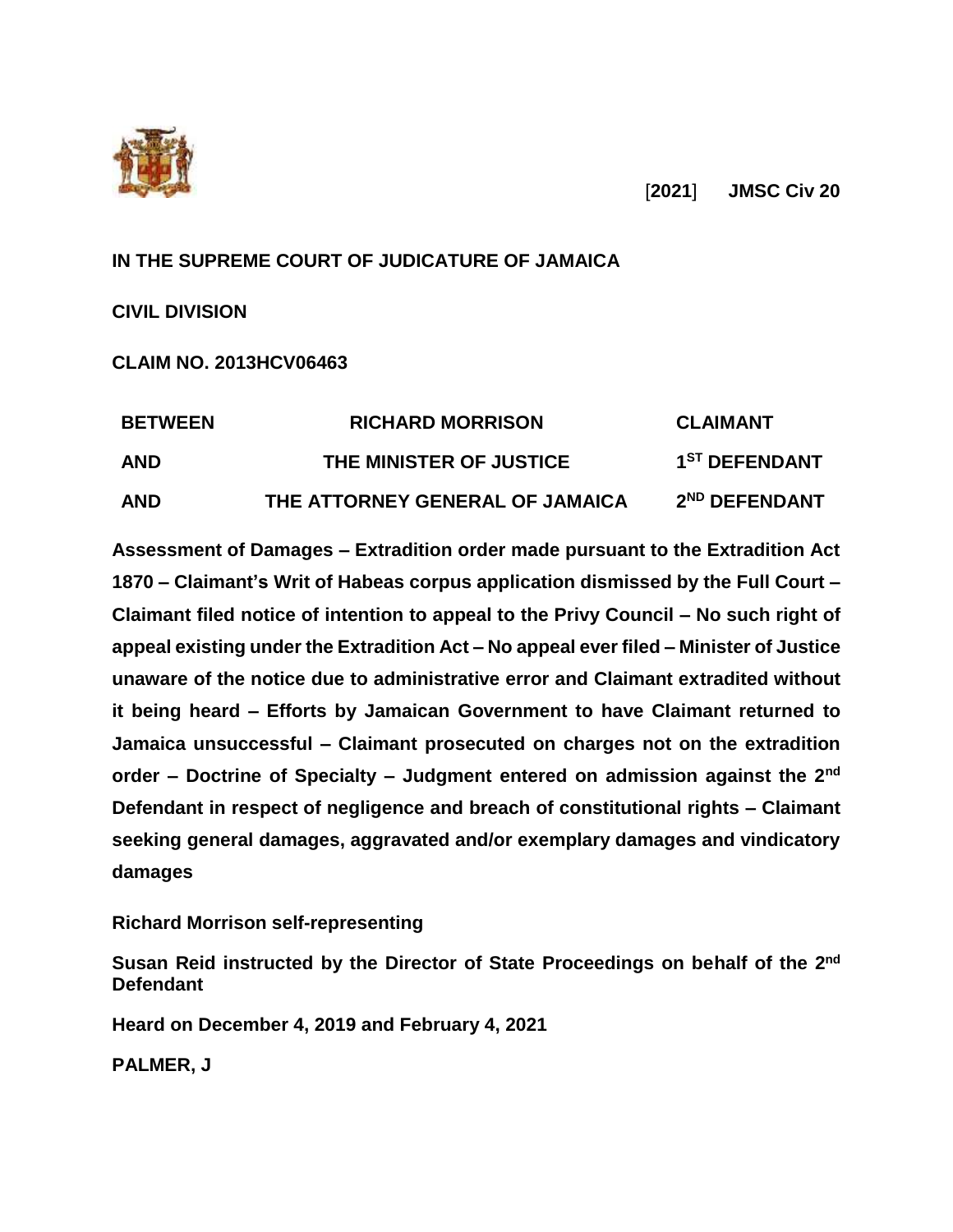#### **Background**

**[1]** Richard Morrison filed a claim on November 21, 2013, seeking against the Defendants, jointly and/or severally for breach of his Constitutional Rights, Negligence, Misfeasance and/or Nonfeasance in facilitating and/or allowing him to be extradited to the US in breach of the Extradition Treaty between the United States of America (US) and Jamaica. Prior to being sent to the US, he had filed a notice of an intended application for leave to appeal to the Privy Council ('the notice'), but never pursued the appeal. He claims that the entire process was in breach of the Extradition Act and his constitutional rights and that his conviction arising out of the process was unlawful. Mr. Morrison served a prison sentence in the US and states in the claim that his imprisonment caused him personal injury, distress, loss and damage.

**[2]** On November 30, 2016, Judgment on admission was given for the Claimant against the 2<sup>nd</sup> Defendant in respect of negligence and breach of his constitutional rights. At the hearing for the assessment of damages, Mr. Morrison gave evidence and an order was made for the parties to file written submissions. When the matter commenced in 2013 Mr. Morrison had the benefit of Counsel, but by the time of the assessment hearing had opted to represent himself and filed his own submissions accordingly.

#### **Case for the Claimant**

**[3]** The sequence of events leading up to the filing of Mr. Morrison's claim are largely undisputed. He recounted that on July 4, 1990, the Central Police Station detained him pending an identification parade on charges of alleged illegal possession of firearms and shooting with intent. No identification parade was ever held but on or about July 6, 1990, the US authorities presented an extradition request to the Jamaican. He remained in custody consequent upon that request.

**[4]** Following an extradition hearing at the Resident Magistrate's Court at Sutton Street in Kingston, on or about February 19, 1991, the Court made an extradition order relating to Case No. 88-0652-Cr-Gonzales and Mr. Morrison was kept in custody to await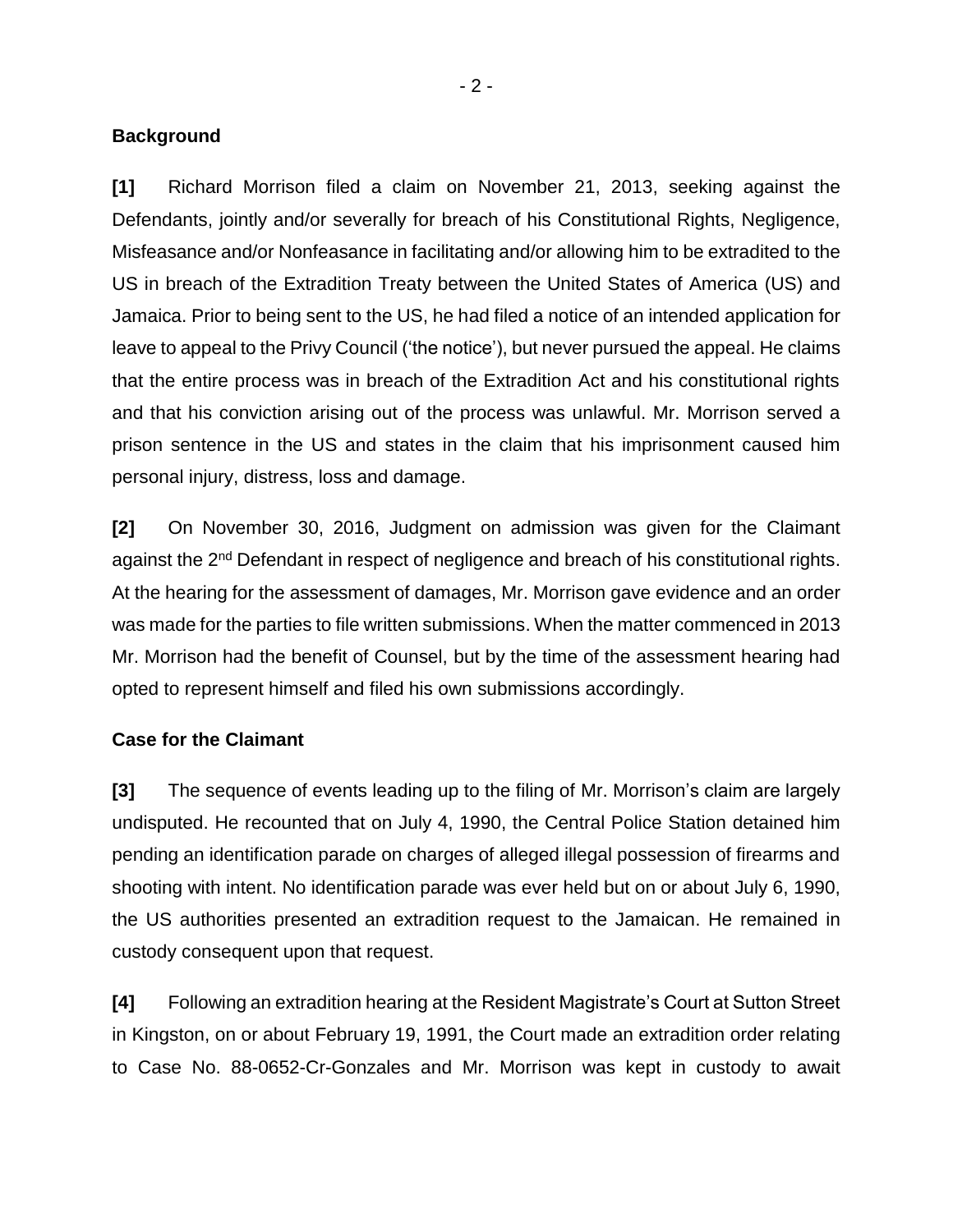surrender to the US for specific charges in the Southern District of Florida. The order related to the following:

- *i. Conspiracy to distribute and possess with intent to distribute cocaine and marijuana;*
- *ii. Murder;*
- *iii. Attempted Murder; and*
- *iv. Conspiracy to commit murder as contained in an indictment.*

**[5]** On or about March 5, 1991, Mr. Morrison filed an application for Writ of Habeas Corpus in the Supreme Court of Judicature of Jamaica, which was heard and dismissed by the Full Court on April 19, 1991. On or about April 29, 1991, Mr. Morrison filed a Notice of his intended application for leave to appeal to the Privy Council against his extradition.

**[6]** He stated that on June 5, 1991, a warrant for his surrender was executed and the then Director of Public Prosecutions (DPP), apparently unaware of the pending notice of intention, informed the then Minister of Justice that the Claimant had no pending notice of intention to appeal to the Privy Council. Jamaican authorities surrendered Mr. Morrison to US authorities, which the then Minister of Justice said he would not have done he there been knowledge of the pending notice. On June 13, 1991, the Ministry of Foreign Affairs advised the US Embassy in Kingston by diplomatic note of the premature surrender of Mr. Morrison to their custody, and requested his immediate return to Jamaican authorities. Further to those efforts he said, on June 14, 1991, the Jamaican government presented a letter to the then US Attorney General, requesting Mr. Morrison's return to Jamaica to complete his appeal.

**[7]** According to the claim, on June 14, 1991 at the Claimant's detention hearing in the US, the Jamaican government made representation through their Attorney-at-law, Peter E. George, seeking the return of the Claimant to Jamaica forthwith and a stay of the criminal proceedings in view of the filing of the notice. Notwithstanding these efforts, Mr. Morrison stated that the Jamaican Government's attorney did not object to the Fort Myers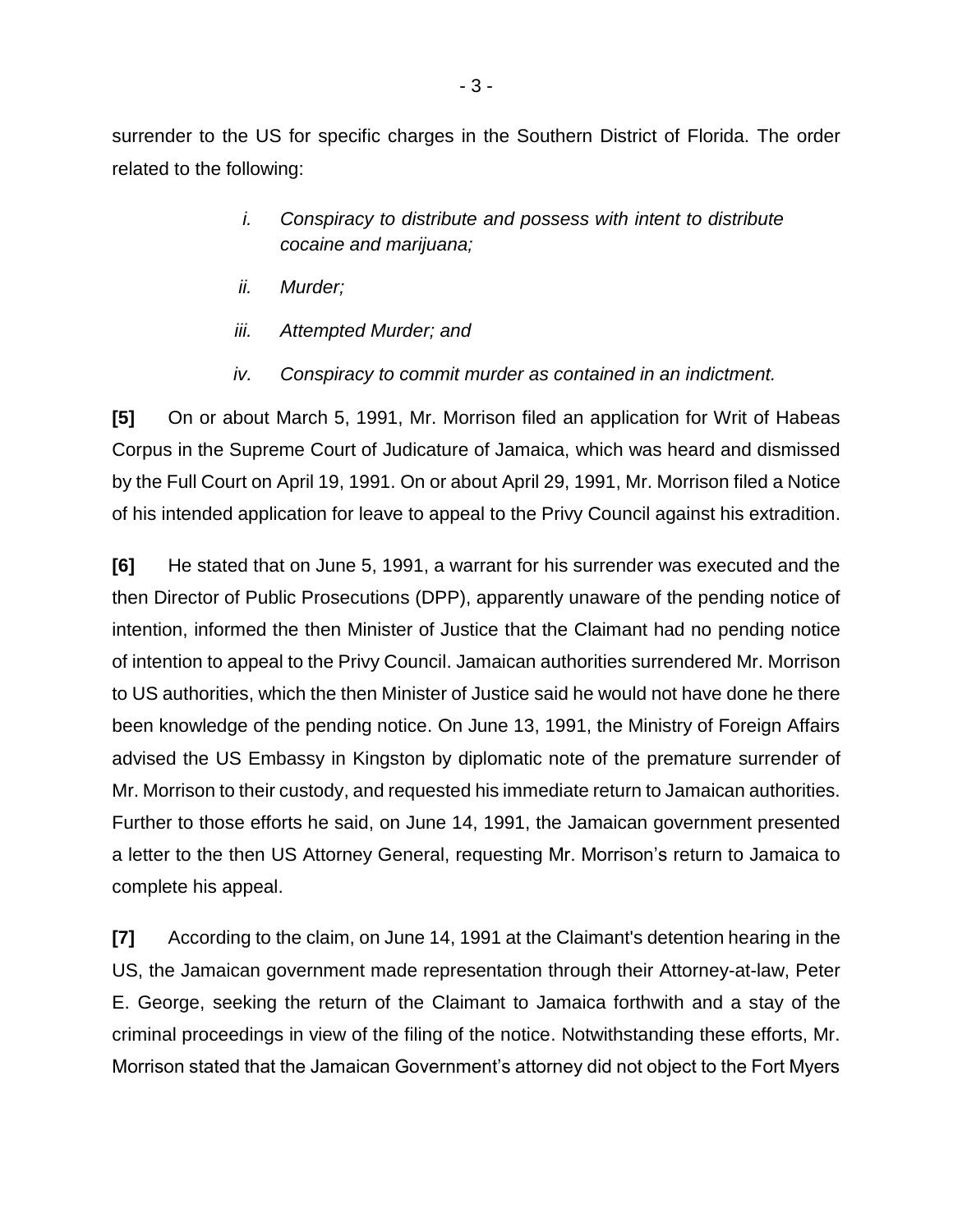District Court's exercise of jurisdiction over him, in violation of the Doctrine of Specialty relating to the US/Jamaica extradition treaty, but only asked for a stay of the criminal proceedings.

**[8]** He also stated that on June 19, 1991, the then Government of Jamaica, filed an Emergency Petition for Writ of Habeas Corpus in the US seeking injunctive and declaratory relief and ultimately for the Claimant's immediate return to Jamaica. (See *Government of Jamaica v. United States*, Middle District of Florida Case No. 2:91-157- ClV-FTM-98D). Mr. Morrison expressed his view that witnesses who gave evidence in support of the petition were a part of this collusion by failing to mention in their testimony that he was not extradited for any Middle District case and that the US is in violation of the rule of specialty. On April 6, 1995, he stated, the then Jamaican government also lodged a formal protest to the US Department of State pertaining to the breach of the rule of specialty.

**[9]** Mr. Morrison submitted that the Jamaican Government had no legal authority to consent or make any deal with the US after he left the jurisdiction of Jamaica, as the extradition treaty had no consent clause to allow for him to be tried for a crime other than that for which he was ordered extradited. He intimated that the Jamaican Government had improper motives in failing to take further steps to have his conviction overturned and have him repatriated.

**[10]** Despite his assertion of a suppression of the fact that he was being prosecuted for offences other than those in the extradition order, Mr. Morrison acknowledged that the then Senior Assistant Attorney General gave evidence that the only case for which he was extradited was case No. 88-0652-Cr-Gonzales not case No. 89-57-Cr-FTM-13, a clear contradiction of that assertion.

**[11]** Mr. Morrison recounted that on September 24, 1994, the US District Attorney for the Southern District of Florida, filed a motion to dismiss indictment No. 88-0652-Cr-Gonzales, for lack of evidence. He stated that the Dual Criminality Clause of the US/Jamaica extradition treaty required that the evidence presented by the US for his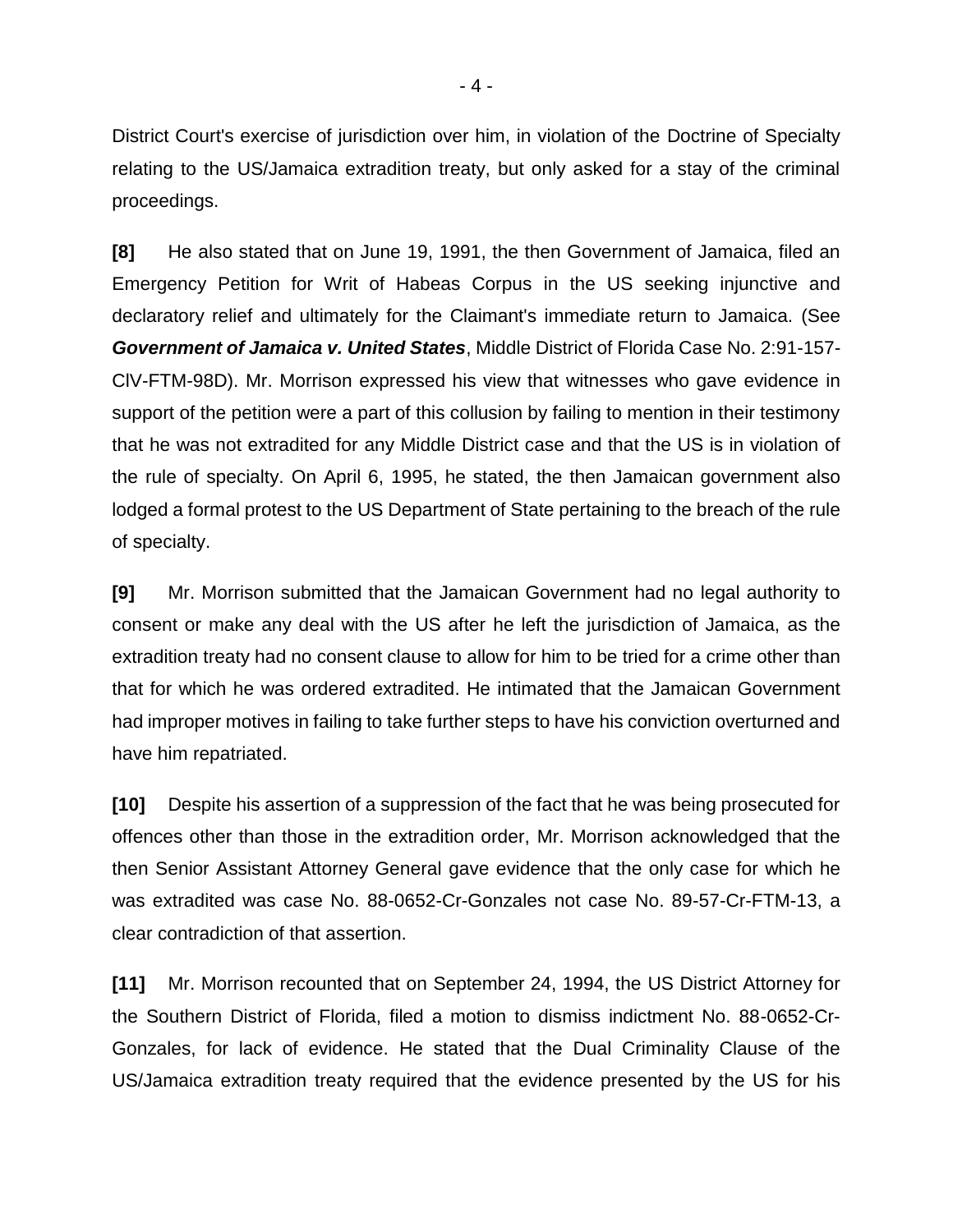extradition, be strong enough to prosecute him under Jamaican law, had the crime been committed in Jamaica. This finding in the US, he submitted, demonstrated that the requirements of the Dual Criminality Clause were totally ignored by the judge at the Sutton Street Magistrate Court in the making of the extradition order. He submitted that this amounted to gross negligence and resulted in damage to him.

**[12]** Mr. Morrison submitted that he relies on the following to ground his claim of damages for negligence:

- *a. Stating that the he did not have a Notice of Intention to apply to Her Majesty in Council pending;*
- *b. Failure to search their offices, or at all, or adequately, to discover the Notice of Intention to the Privy Council which had been served on their offices;*
- *c. Failure to keep the Notice of Intention to apply to the Privy Council in a safe and proper place;*
- *d. Failure to keep any or any proper records, having been served with the said Notice;*
- *e. Failure to retain competent Counsel to represent them and by extension the Claimant's interest in the United States of America;*
- *f. Failure to instruct or properly instruct the law firm Holland and Knight to represent the Claimant's interest by putting all relevant matters in a full chronology to the Court;*
- *g. Failure to challenge the Fort Myers District Court's exercise of personal jurisdiction as conferred by the Doctrine of Specialty of the US/UK/Jamaica extradition treaty;*
- *h. Failure to inform the US that it was in breach of the Doctrine of Specialty of the US/UK/Jamaica extradition treaty.*

**[13]** He submitted that he relied on the following as being evidence of a breach of his Constitutional Rights to Due Process of Law and enshrined right to liberty: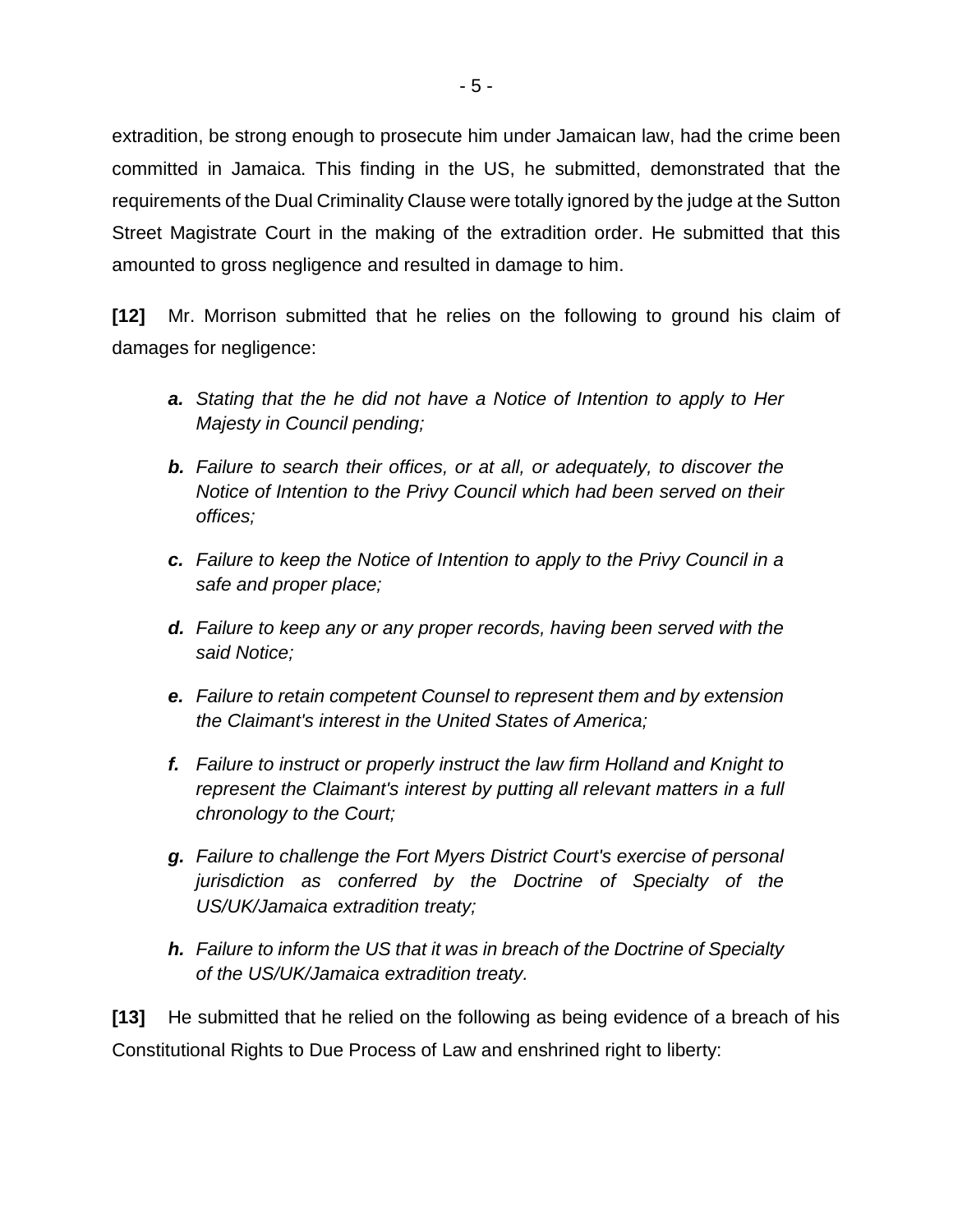- *a) Suppression of the material fact that he was not extradited for the Fort Myers indictment;*
- *b) Instructing the law firm Holland and Knight to omit the violation of the Doctrine of Specialty from any submissions to be made in the Middle District of Florida, US District Courts;*
- *c) Failure to take care that the he was surrendered to the Southern District of Florida District Court (Miami);*
- *d) Failure to inform the United States that it lacked personal jurisdiction over him pursuant to Article 7, the Doctrine of Specialty term of the US/UK/Jamaica extradition treaty;*
- *e) Failure to act or act sufficiently to ensure his safe return to Jamaica;*
- *f) The improper filing of a Writ of Habeas Corpus and Request for Injunctive and Declaratory relief seeking the Claimant's immediate return to Jamaica in the Middle District of Florida which lacked personal jurisdiction over the Claimant, as conferred by Article 7, the Doctrine of Specialty a term of the US/UK/Jamaica extradition and US Supreme Court opinion in United States v. Rauscher.*

**[14]** He also submitted that he places reliance on the following in support of his claim that the Defendant is in breach of international law, US law and Jamaican law:

> *The Jamaican Government violated international law by not protecting its own citizen and conspired and colluded with the US to illegally hold the Claimant in custody depriving him of his enshrined right to liberty under international law from June 14, 1991, until*  January 13, 2013, in violation of the Principle of Specialty long *recognized in international law, US law and Jamaica. The US/UK/Jamaica extradition treaty is considered Supreme law of the land in both the US and Jamaica, from August 6, 1962 until July 8, 1991.*

**[15]** Mr. Morrison submitted that the damages sought in his claim were for the Twentytwo and a half (22 ½) years spent in federal prison, from which he was not liberated until January 31, 2013. He adds that he will be stigmatized for the rest of his life for the label of being a leader of the "Shower posse" gang, an allegation which he has always denied.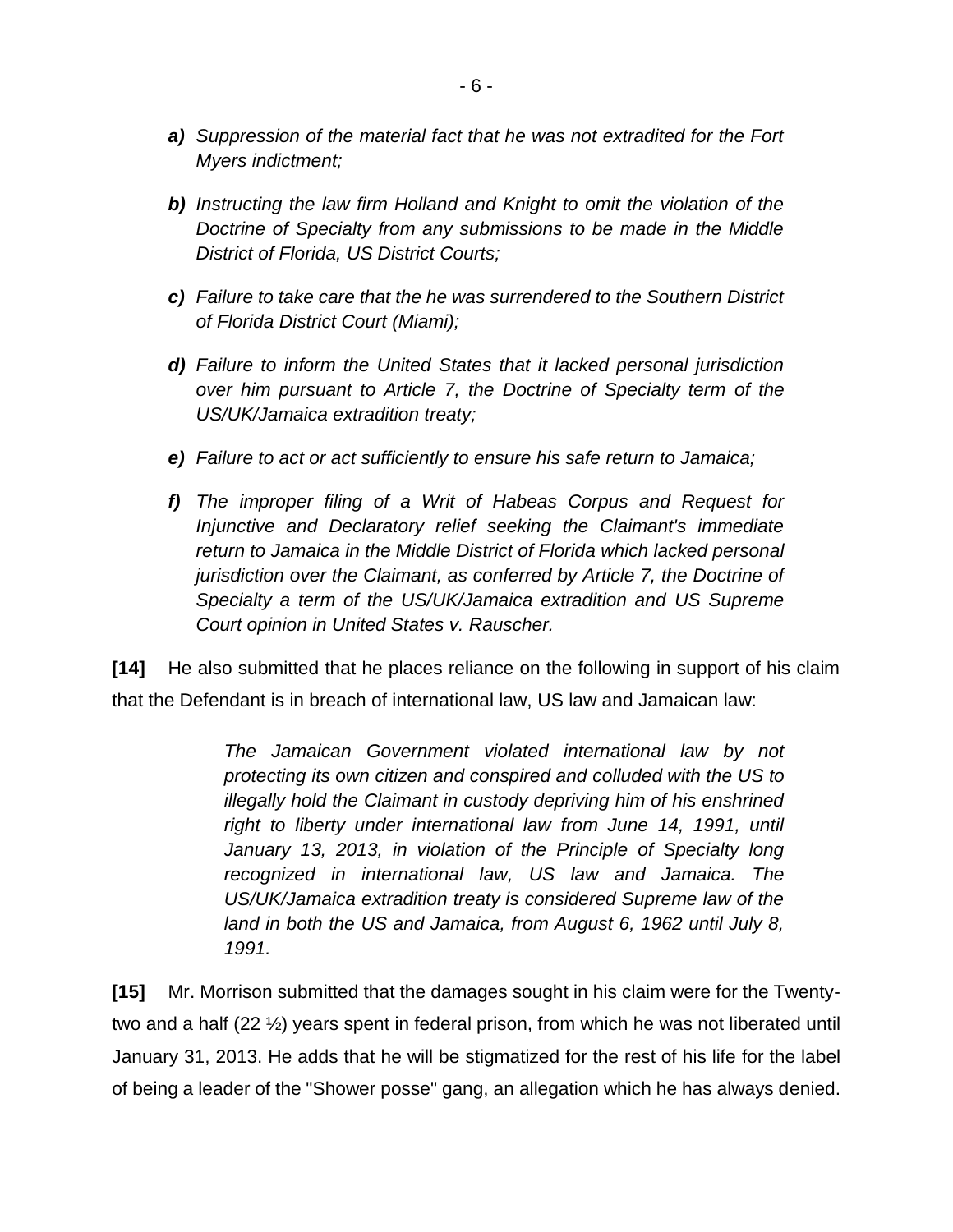He asserted that he was extradited for crimes associated with this label and though the related charges were dismissed for lack of evidence, the label remains, and has put his and his family's lives at risk for fear of reprisals from enemies of the gang.

#### Government's Breach of Claimant's right to Due Process

**[16]** Mr. Morrison submitted that there was a suppression of the fact that the US was in breach of the doctrine of specialty and that the Jamaican Government colluded with the US to have him prosecuted. Mr Morrison submitted that the Court has power to review and intervene on matters of foreign affairs to ensure constitutionality of executive action. He referred to the Canadian authority of *Canada (Prime Minister) v. Khadr*, case #33289 where a Canadian intelligence official obtained evidence from a Canadian citizen, Omar Khadr, under "oppressive circumstances" and shared that evidence with US officials. Khadr, filed a lawsuit against the Canadian government, arguing that the government violated international law by not protecting its own citizen and conspired with the US in its abuse of their citizen. He submitted that similarly, the Jamaican Government violated international law by not protecting him, and conspired with the US from June 14, 1991 until January 13, 2013, to keep him in several US Federal Prisons, in breach of international law. It bears noting at this point that beyond Mr. Morrison's suspicion in this regard, no evidence is before the Court that would form a basis for this contention.

**[17]** Therefore, he submitted, this Court has the jurisdiction and the duty to determine whether the prerogative power asserted by the Crown, was exercised in accordance with Article 7 of the US/Jamaica extradition treaty. He invites this Court to determine whether the Jamaican government acted in accordance with the doctrine of specialty, a term of the treaty, or did Jamaica government act arbitrarily and capriciously and actively participate in a process contrary to its international obligations to protect him. He submitted that the Jamaican government contributed to the Claimant's illegal detention from June 14, 1991 to January 31, 2013, so as to deprive him of his right to liberty and security of his person guaranteed by Article 7 of the US/Jamaica extradition treaty and not in accordance with the principles of fundamental justice.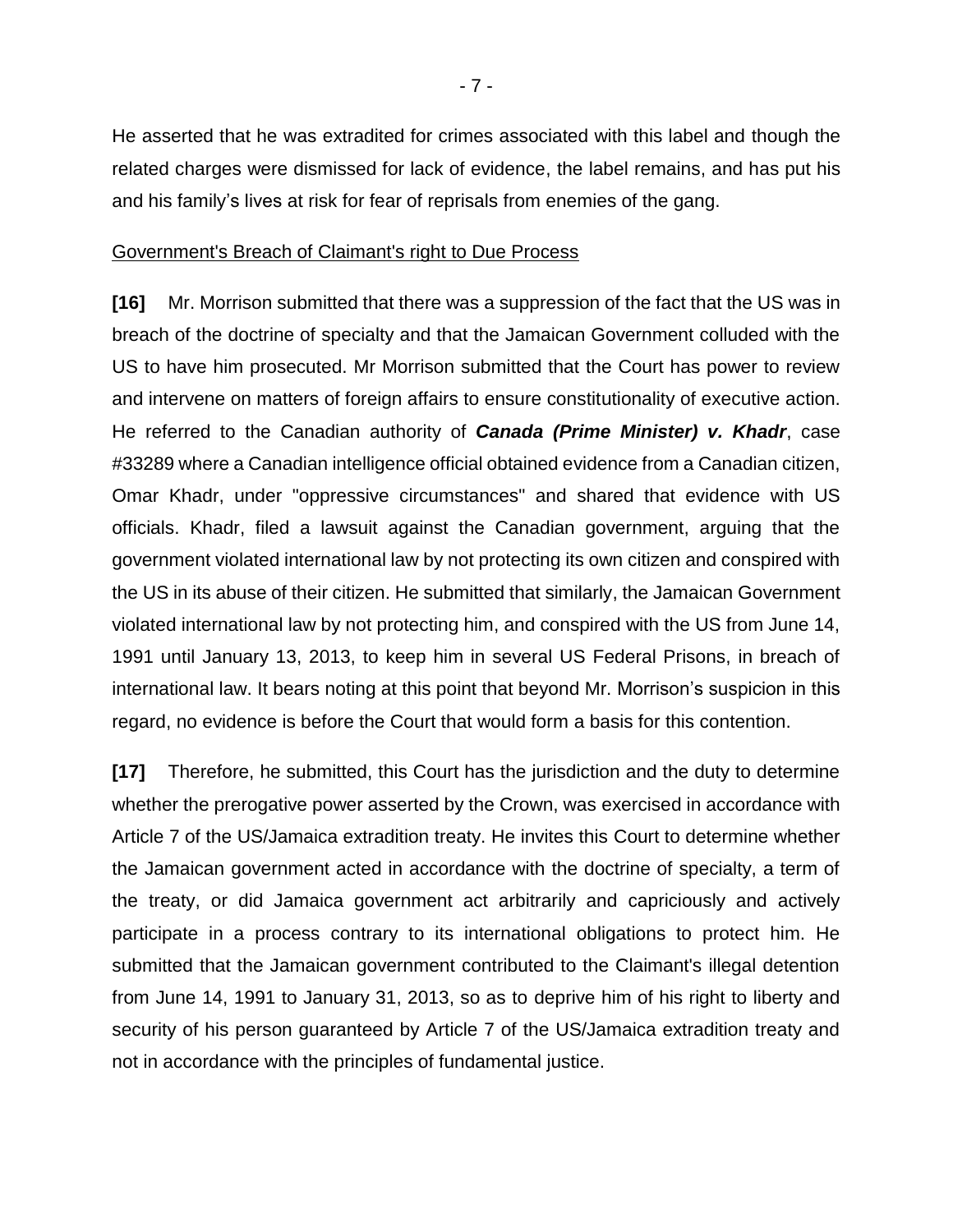**[18]** He referred to the decision of *United States v. Rauscher*, 119 U.S. 407,7 S.Ct.234,30 L.Ed. 425. (1886), where the US Supreme Court discussed whether the Webster-Ashburton Treaty of 1842, 8 stat.572, 576, which governed extradition between the UK and the US, prohibited the prosecution of the defendant Rauscher for a crime other than that for which he had been extradited. Whether this prohibition, known as the doctrine of specialty, was an intended part of the treaty, has been disputed between the two nations for some time, he submitted. Justice Miller delivered the opinion of the Court and stated:

> *A person surrendered can in no case be kept in custody or brought to trial in the territories of the High Contracting Party to whom the surrender has been made for any other crime or offence, or on account of ANY other matters, than those for which the extradition shall have taken place, until he has been restored, or has had an opportunity of returning, to the territories of the High Contracting Party by whom he has been surrendered.*

**[19]** The US Supreme Court held that because Raucher, had been brought within the jurisdiction of the Court under an extradition treaty, he could only be tried for the offence with which he had been charged in the extradition proceedings. Therein applying the doctrine of specialty, the US Supreme Court concluded;

> *"While the Court did have jurisdiction to find the indictment, as well as of question involved in such indictment, it did not have jurisdiction of the person at the time, so as to subject him to trial," 'd. at 432,S.Ct. at 247, 30 L.Ed.at 433-34.*

> *"The principle of specialty long recognized in international law, provides that the requisitioning state may not, without the permission of the asylum state try or punish the fugitive for crimes committed before the extradition except the crimes for which he was extradited." See Friedmann, Lissitzyn &Pugh, international Law 493 (1969). See generally 1 Moore, Extradition 194-259 (1981). In deciding, Raucher the US Supreme Court established the rule of domestic law, that the Courts of this country will not try a defendant from another country on the basis of a treaty obligation for a crime not listed in the treaty. while this determination might appear to be limited to circumstances*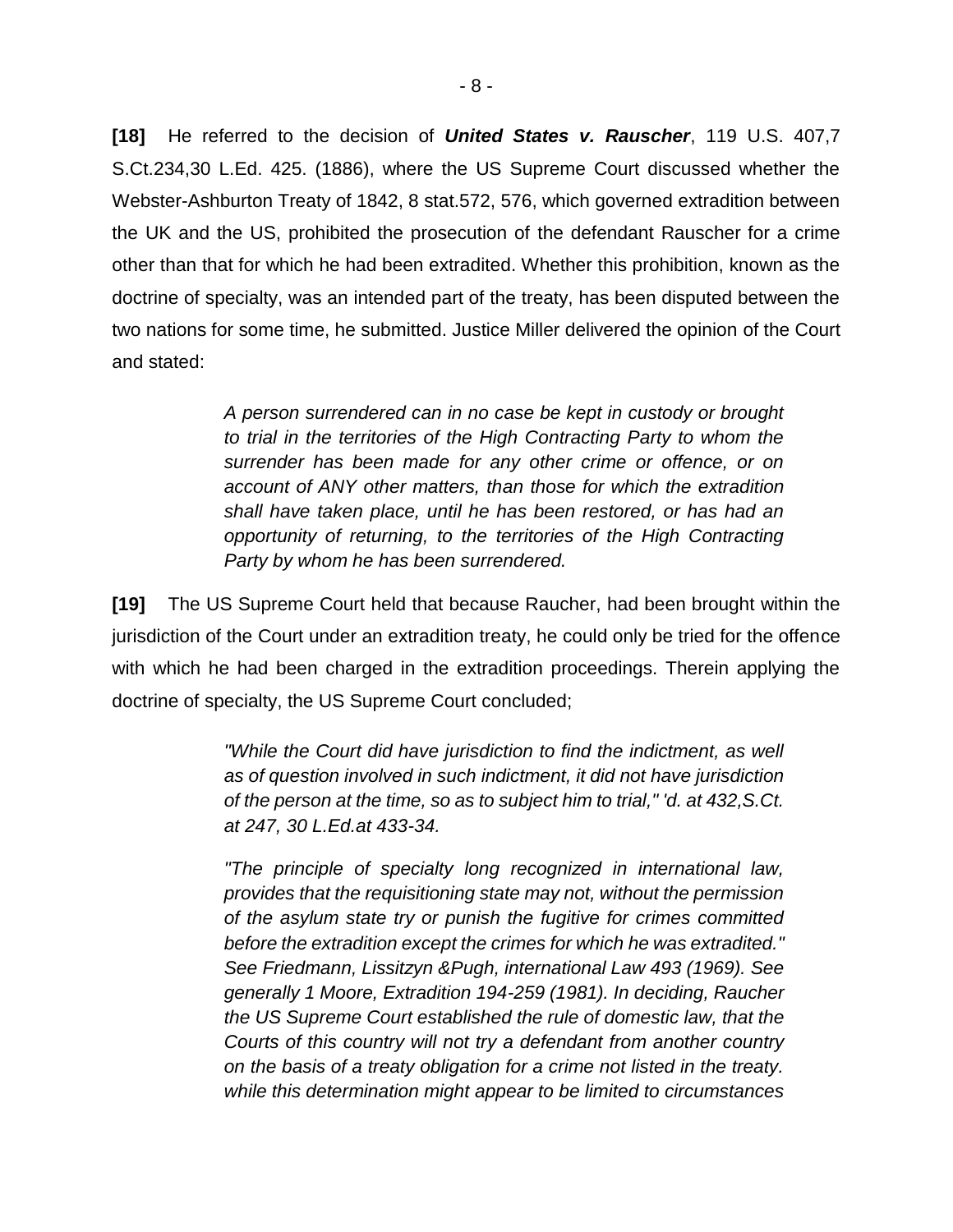*indicating a possible evasion of the treaty, the principle has been extended to bar prosecution for crimes listed in the treaty but for which extradition, for whatever reason, was not granted. See Johnson v. Browne, 205 U.S.309,27 S.Ct.539,51 Ed. 816 (1907); Greene v. United States, 154 F.2d 401,407-08 (5th Cir. 1907); See generally 1 Moore, Supra, at 245-256,478 F.2d. at 905.*

#### Government's negligence

**[20]** Mr. Morrison submitted, relying on the authority of *Link v. Wabask R. Co.*, 370 U.S. 626,634 (1962), an authority from the US Supreme Court, where it held that;

> *"under our system of representative litigation, each party is deemed bound by the acts of his lawyer."*

In deciding *Government of Jamaica v. United States* 770 F. Supp. 627, the Federal District Court held;

*"As contracting party to extradition treaty, Jamaica had standing to assert its claim that treaty had been violated."* 

And further that:

*"Standing of defendant extradited from Jamaica to seek habeas corpus relief was derivative of Jamaica's rights under extradition treaty, to which it was a contracting party."* 

**[21]** Therefore, he submitted, if Jamaica failed to assert that the doctrine of specialty under the extradition treaty was breached, he could not effectively challenge the Fort Myers District Court's exercise of jurisdiction as a defence to his prosecution in the criminal case. He reiterated that he nonetheless strenuously objected to the jurisdiction of the Fort Myers District Court to hear any proceedings as he regarded this to be in violation of the extradition treaty.

**[22]** Mr. Morrison's position is that the after the US court had determined that they were possessed of the requisite jurisdiction to continue the criminal proceedings, that the Jamaican government acted negligently in not seeking a final decision from a higher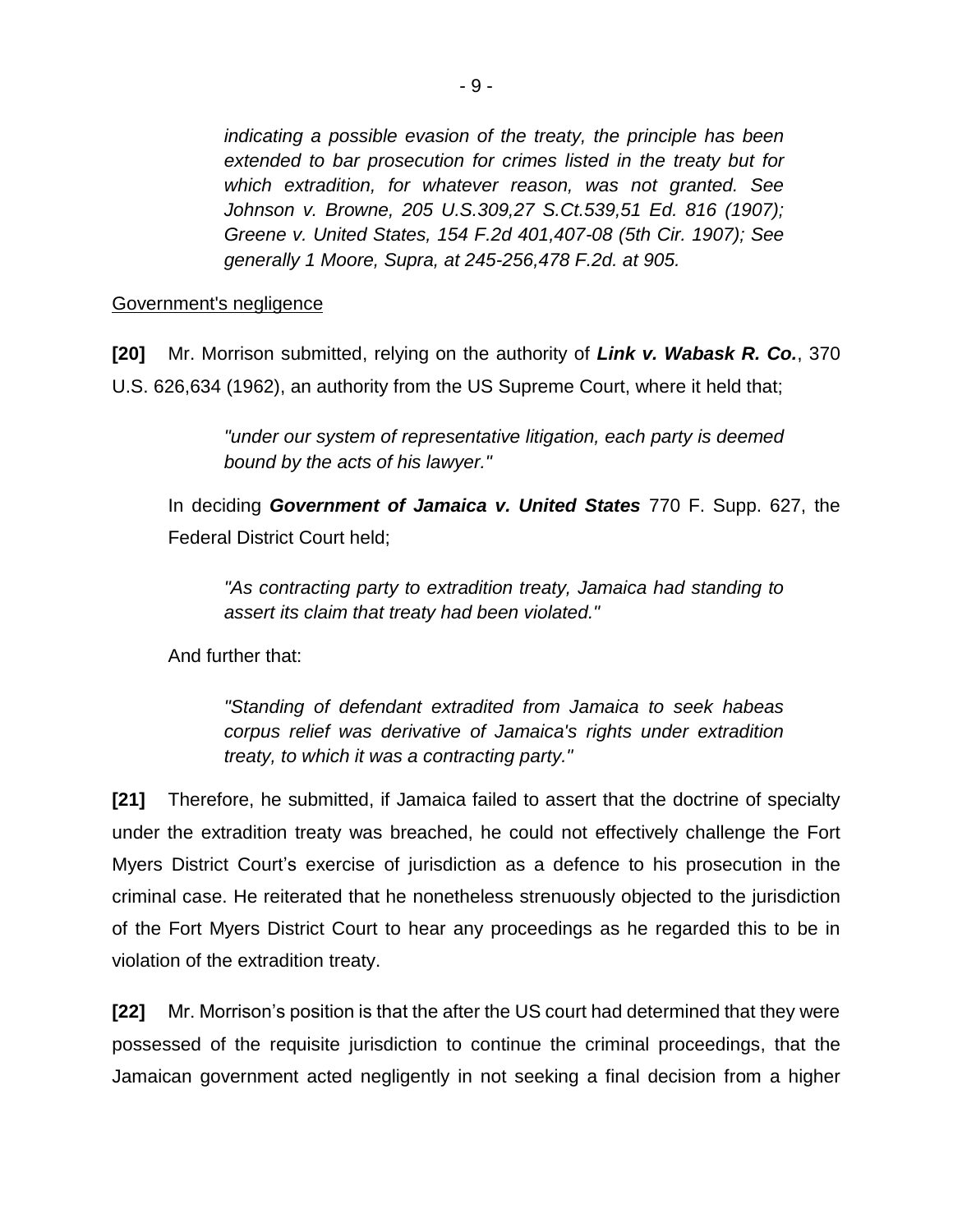Court. On June 20, 1991, the Claimant filed proceedings challenging the jurisdiction of the Fort Myers District Court's, which was refused. Due to the lack of due process at all stages, he regarded all proceedings in the US courts to be a nullity.

**[23]** Mr. Morrison made reference in his claim to several news articles in which the Jamaican authorities acknowledged that his extradition may have been in breach of the existing extradition treaty while vowing to honour future extradition requests from the US. He states that locally, there was a bipartisan effort to cover up the illegal and unconstitutional action by the governments of Jamaica and the US, to deny him his rights under international law. He states that while the US is the primary source of the deprivation of his right to liberty, the negligence of the Jamaica government officials, contributed to his illegal detention.

#### Assessment of damages

**[24]** On the issue of assessment of damages Mr. Morrison referred to an article published in the Canadian Bar Review Vol. 62 (1984) 517 for the proposition that the purpose of awarding damages in constitutional matters should not be limited to simple compensation. Such an award, the article suggests, ought in proper cases to be made with a view to deterring a repetition of breach or punishing those responsible for it or even for securing effective policing of the constitutionally enshrined rights by rewarding those who expose breaches of them with substantial damages.

**[25]** Mr. Morrison submitted that substantial damages should be awarded to him, for exposing outrageous governmental misconduct, with the view of deterring a repetition of breach or punishing those responsible for it. Further, he submitted, where an award of monetary compensation is appropriate the crucial question must be as to what would be a reasonable amount in the circumstances of the particular case. The infringement, he submitted, should be viewed in its true perspective as an infringement of the sacrosanct fundamental rights and freedom of the individual and a breach of the supreme law of the land by the State itself. Notwithstanding, he argued, an effort should be made to achieve balance such that the infringement should not be blown out of all proportion in relation to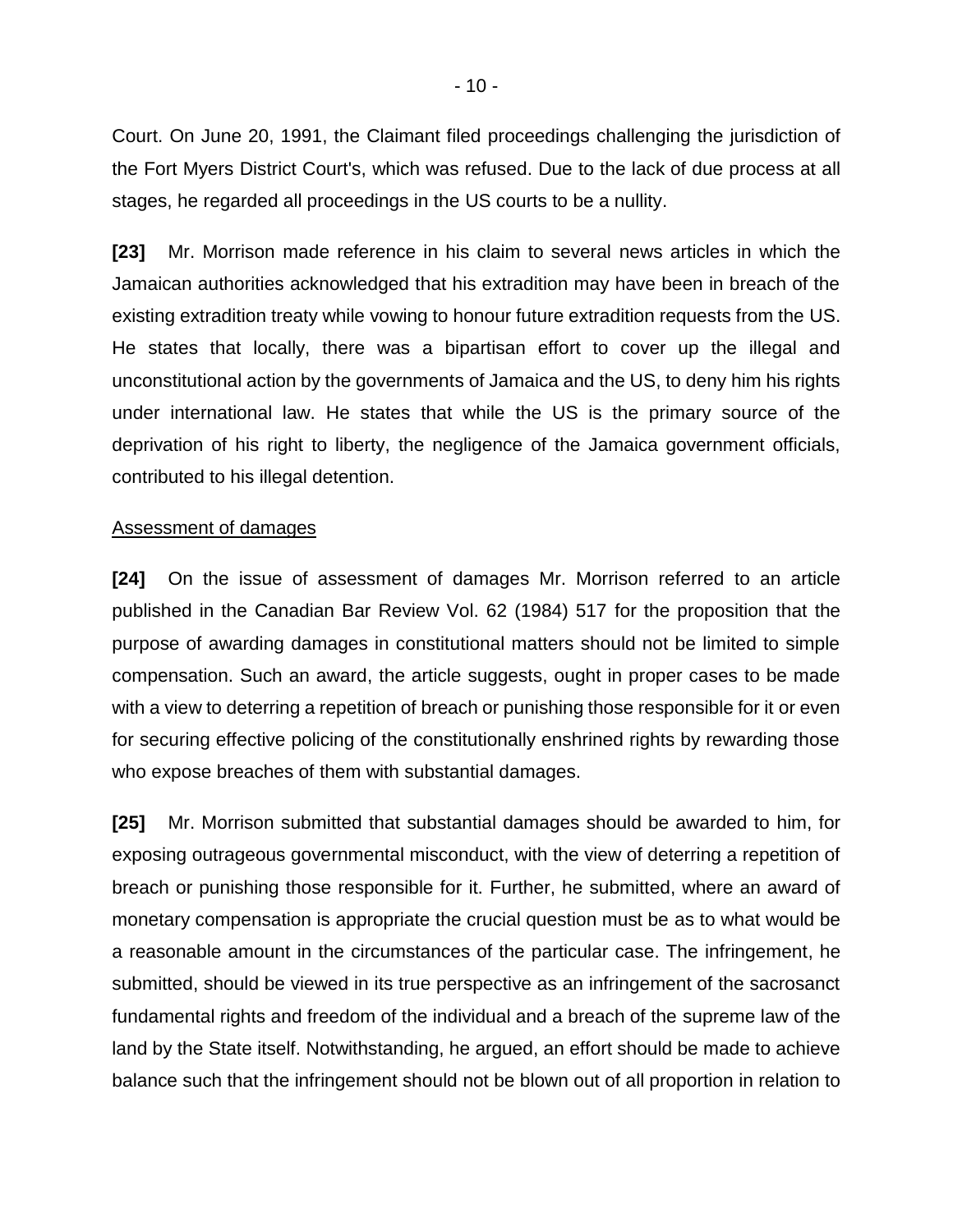reality nor does it mean that it should be trivialized. In like manner, the award should not be so large as to be a windfall nor should it be so small as to be nugatory.

**[26]** Mr. Morrison submitted the following as appropriate awards for violations he alleged were committed in Jamaica:

- **a.** The sum of Ten Million Jamaican Dollars (\$10,000,000.00) for negligence;
- **b.** The sum of Ten Million Jamaican Dollars (\$10,000,000.00) for breach of constitutional right to liberty;
- **c.** The sum of Ten Million Jamaican Dollars (\$10,000,000.00) for breach of protection of the law.
- **[27]** For violations he alleged were committed in the US he claimed the following:
	- **a)** Ten million US dollars (US\$10,000,000.00) or the equivalent in Jamaican dollars on January 13, 2013 - for negligence resulting in breach of a duty of care which results in damages;
	- **b)** Ten million US dollars (US\$10,000,000.00) or the equivalent in Jamaican dollars on January 13, 2013 - for breach of constitutional rights to Due Process of Law;
	- **c)** Ten million US dollars (US\$10,000,000.00) or the equivalent in Jamaican dollars for breach of the protection of International Law guaranteed rights to liberty and breach of the US/UK/Jamaica extradition treaty, Article 7, failing to observe the doctrine of specialty..

**[28]** He added that he claims damages, aggravated and/or exemplary damages and vindicatory damages. He also seeks interest on the said damages pursuant to Section 3 of the Law of Reform (Miscellaneous Provisions) Act, costs and such further and or other relief as this Honourable Court deems just.

# **Case for the Defendant**

**[29]** The Defendants filed an amended Defence on the May 21, 2015 outlining their defence as follows: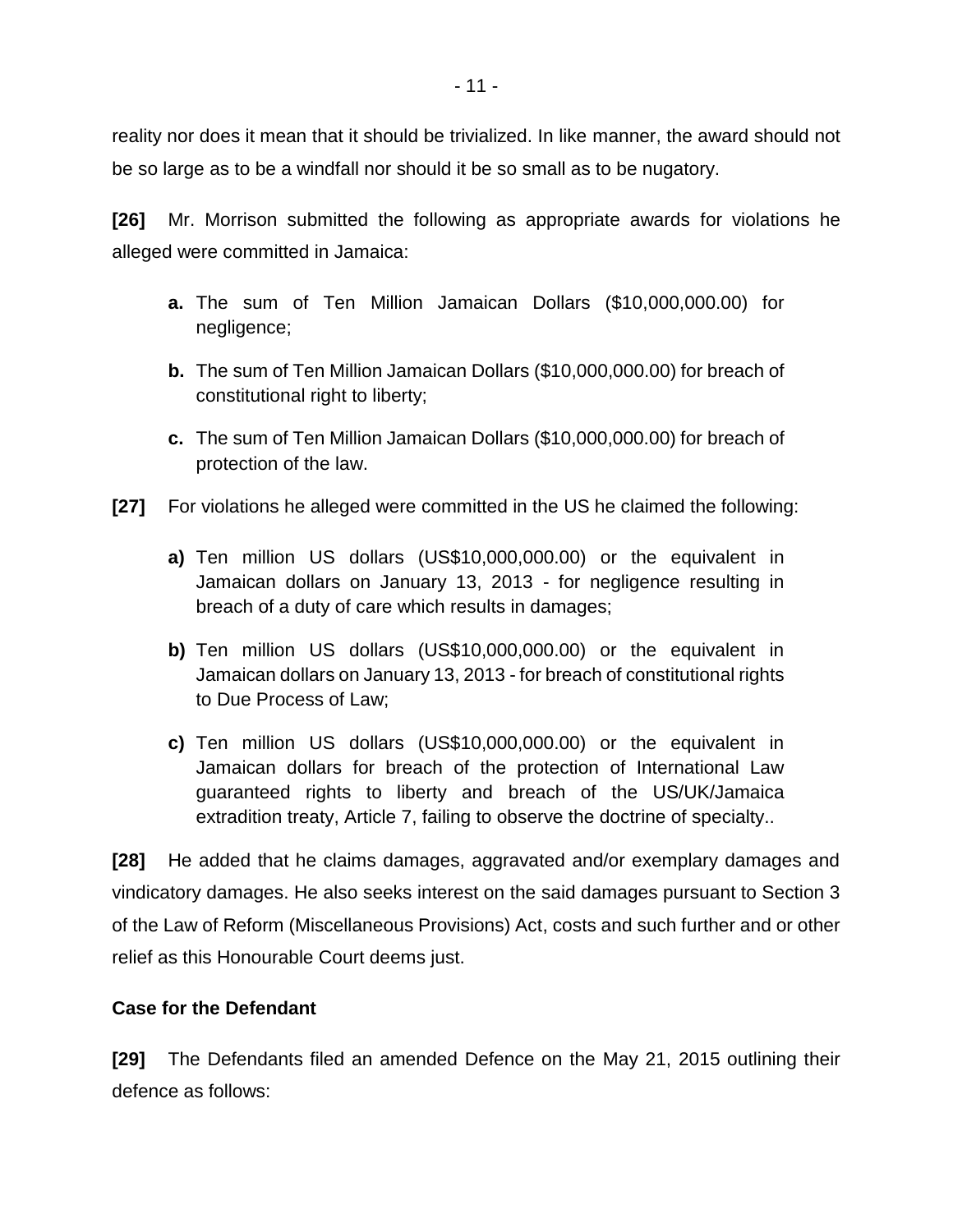- a) The claim relating to due process would not arise under the Constitution at the material time;
- b) Any right under the constitution could not accrue to the Claimant while he was in the US or to any court action while he was in the US or any action of the US government;
- c) There was no right of appeal to the Court of Appeal or Privy Council at the time;
- d) The Government of Jamaica (GOJ) did not breach the Treaty;
- e) On the February 19, 1991 His Honour John Moodie, signed the Warrant of Committal for the Claimant to be committed to custody to await his Extradition under the Extradition Acts of 1870 and 1873;
- f) The Minister of Justice signed a Warrant for Mr. Morrison's surrender;
- g) Section 11 (2) (b) forms a part of the Extradition Act of 1991 which was not the law at the time the Claimant was extradited;
- h) The proceedings before the Full Court were criminal proceedings in respect of which there was no right of appeal at the time;
- i) Holland and Knight filed a petition on behalf of the Government of Jamaica (GOJ) in the US District Court, Middle District of Florida and submitted that the Claimant's Extradition was the result of a mistake on the part of the Jamaican authorities and that the Claimant ought to be returned to Jamaica;
- j) The Claimant joined the motion and adopted the submissions by Holland and Knight;
- k) The Claimant did not assert breaches on the part of the GOJ that caused him to be extradited or that the US was in breach of the rule of specialty.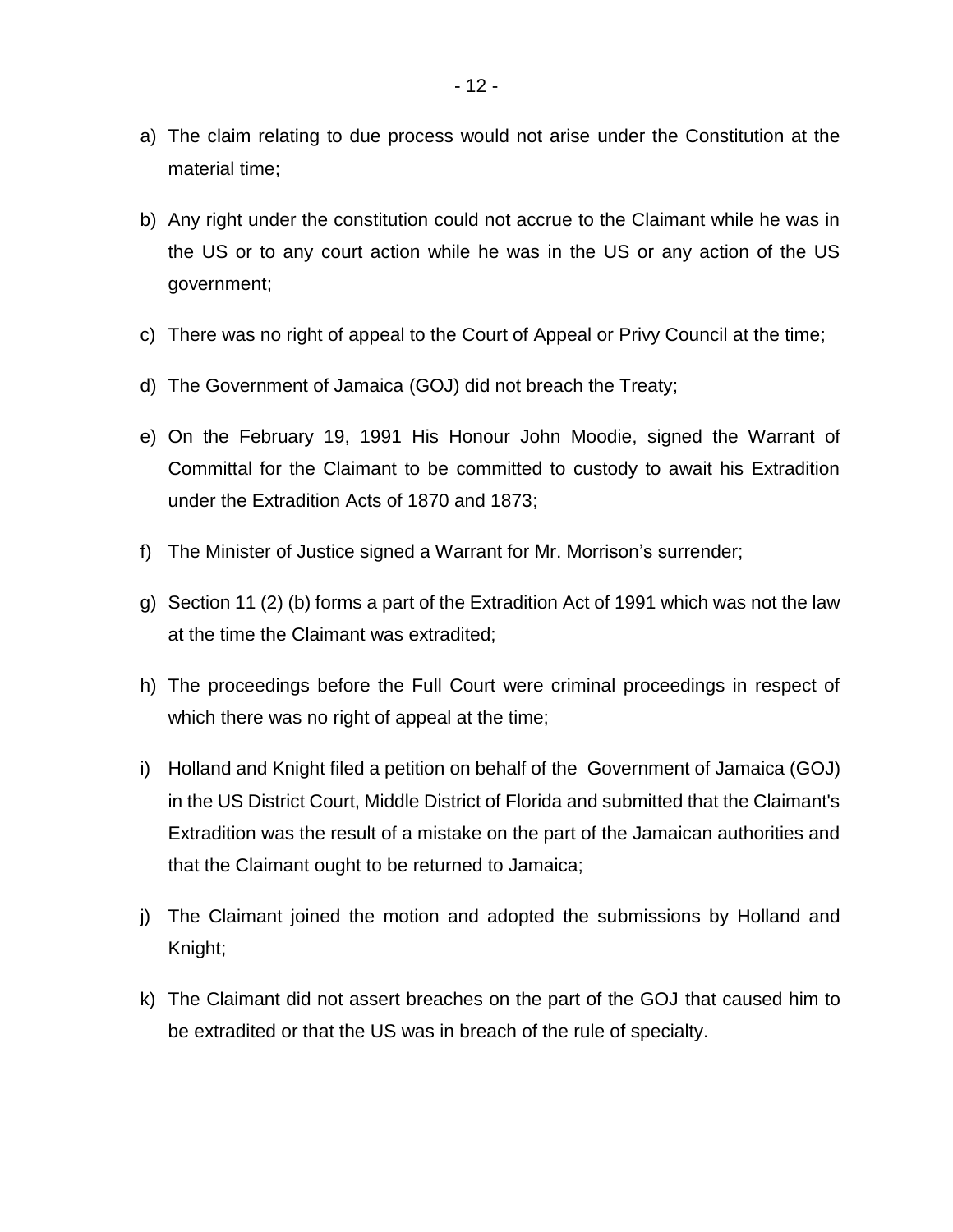**[30]** Judgment on Admission was entered against the 2nd Defendant on the November 30, 2016 in respect of negligence and breach of constitutional rights. Notwithstanding, on the issue of liability, certain salient aspects of their Defence remain relevant to a consideration of the amount of damages to be awarded to the Claimant.

**[31]** The allegations against the Claimant that led to his indictment by a Federal Grand Jury related to his alleged involvement with the 'Shower Posse'. He was indicted along with Lester Coke on counts that included conspiracy to distribute cocaine and marijuana, five (5) counts of murder and another for attempted murder.

**[32]** At the Full Court, Counsel for the Claimant and for his co-accused, Lester Coke, sought to challenge the admissibility of certain documents presented before the Resident Magistrate on the bases, inter alia, that certain documents were not validly certified, were photocopies and that each page of each document had to be authenticated.

**[33]** Langrin J., on a review of the Extradition Act and relevant authorities, found that the documents were validly certified and/or authenticated. The learned judge rejected the arguments as being "pregnant with technicalities without seeking to apply principle and common sense", and the application was dismissed. (See *Lester Coke and Richard Morrison v The Superintendent of Prisons and the Attorney General* (1991) 28 JLR 365).

**[34]** The Defendants accepted that a mistake was made when the then Justice Minister was not informed that the Claimant had served notice of his intention to appeal the decision of the Full Court. This mistake resulted in the Claimant's extradition before he could pursue his intention to appeal. The Defendants, however, stated that any damages payable to the Claimant ought to be nominal and, in any event, not based on the length of his imprisonment in the US.

**[35]** The Defendants rely on the following facts in making it submissions on the quantum of damages, if any, to be awarded in the instant case in respect of either the claim in negligence or for breach of constitutional rights: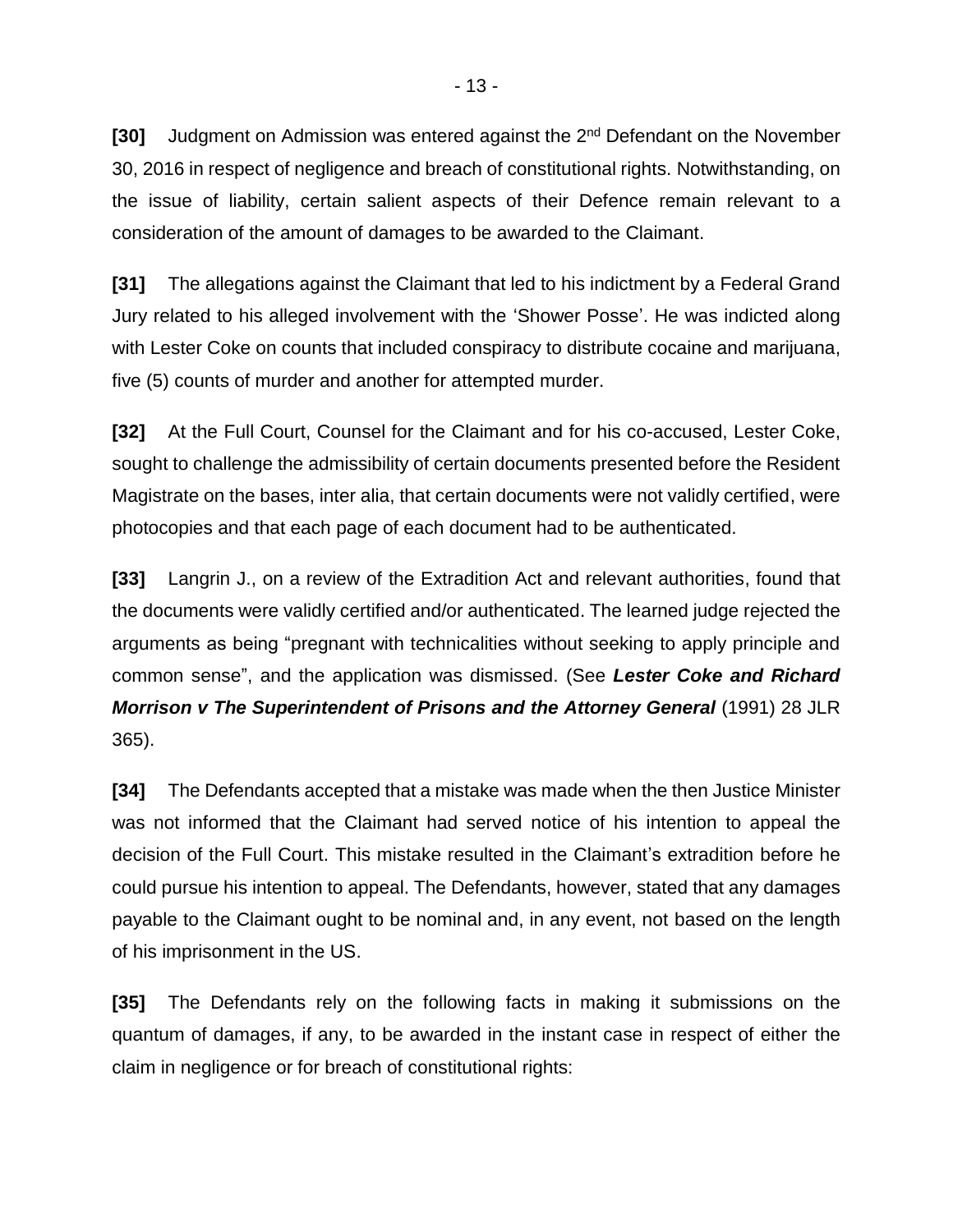- *i. The Claimant was ordered extradited by a Resident Magistrate;*
- *ii. The Claimant filed a Writ of habeus corpus in the Supreme Court which was heard by three (3) judges of the Full Court and dismissed;*
- *iii. It was an unfiled Notice of Intention to Appeal which was served on the 2 nd Defendant;*
- *iv. There is no record of an Appeal having been filed with the Privy Council;*
- *v. Even if filed, the appeal was not pursued by the Claimant;*
- *vi. At the relevant time there was no right of appeal to Court of Appeal or the Privy Council;*
- *vii. The Defendants on discovering the error, made diplomatic efforts to have the US authorities return the Claimant when the mistake was discovered;*
- *viii. The Defendants made efforts, through retaining Counsel in the US, to apply to the Courts for the release of the Claimant but this was unsuccessful;*
- *ix. The Defendants had no coercive authority over the US authorities in forcing the return of the Claimant;*
- *x. The Claimant having been extradited; the Defendant had no coercive authority in respect of the indictment which the US authorities would try him on;*
- *xi. Even if the Claimant had been properly extradited to the US; the US authorities could still have tried him on a different indictment;*
- *xii. Notwithstanding the circumstances in which the Claimant was extradited to the US, the fact that the Claimant was convicted meant that the US court was satisfied beyond a reasonable doubt, on the basis of the evidence presented, that the Claimant was guilty of the offence charged, and;*
- *xiii. The Claimant was imprisoned for the relevant period pursuant to a judicial action, that is, by a decision of a judge;*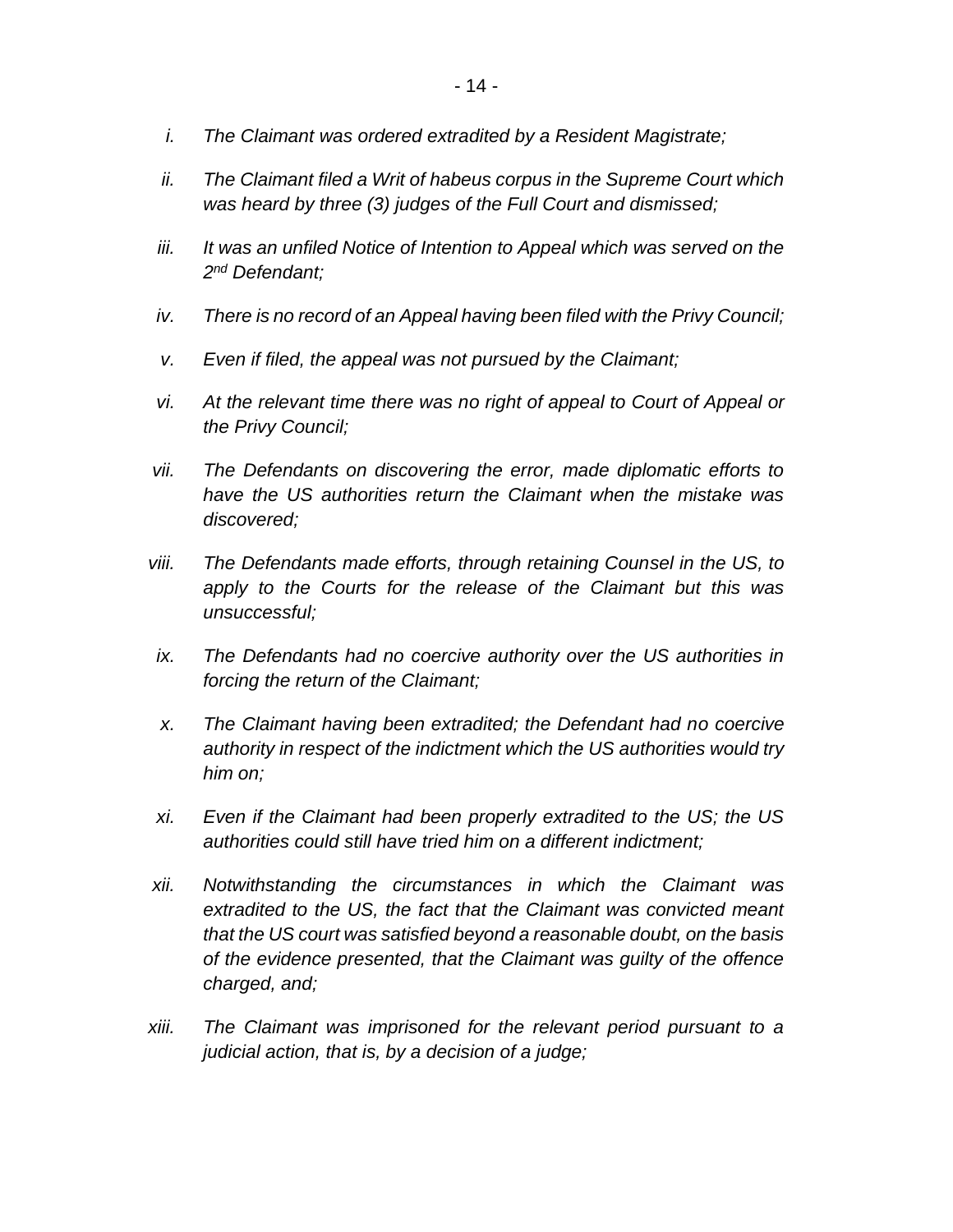- *xiv. Ultimately, the Claimant spent twenty-two (22) years in prison because he was tried before a judge and found guilty of committing the offences for which he was charged and sentenced by the court;*
- *xv. The Defendants have admitted to negligence, however, the effect of this negligence is merely that it may have caused the Claimant to be extradited sooner than he would have been.*
- *xvi. In any event, there being no right of appeal, it is submitted that the Claimant would have been informed of this in short order and at the Privy Council.*

#### The relevant period

**[36]** In relation to the relevant period which ought to be considered, the Defendants relied on the case of *Kelvin Singh v The Attorney General of Trinidad and Tobago Claim* No. CV 2007- 03035. In *Singh*, the Claimant alleged a breach of his constitutional rights due to the failure of the Commissioner of Prisons to present his Notice of Appeal for filing in time to the Court of Appeal. As a result, The Court did not hear his appeal on sentencing. The Claimant claimed damages for breach of his constitutional rights simpliciter, loss of chance and loss of liberty.

**[37]** His loss of chance was the lost opportunity to have benefitted from the Court of Appeal's review of the correctness of the Magistrate's decision. In assessing loss of chance, the Court was asked to look at the likelihood of the Court to vary his sentence. In awarding damages, the Master considered that Mr. Singh would most likely have succeeded on appeal and his sentence would have been reduced (See *Singh* paragraph 21).

**[38]** The Defendants submit however that at the relevant time, there was no right of appeal to the Court of Appeal or to the Privy Council. There was therefore, it was submitted, no possibility of a successful appeal.

#### No right to appeal to the Privy Council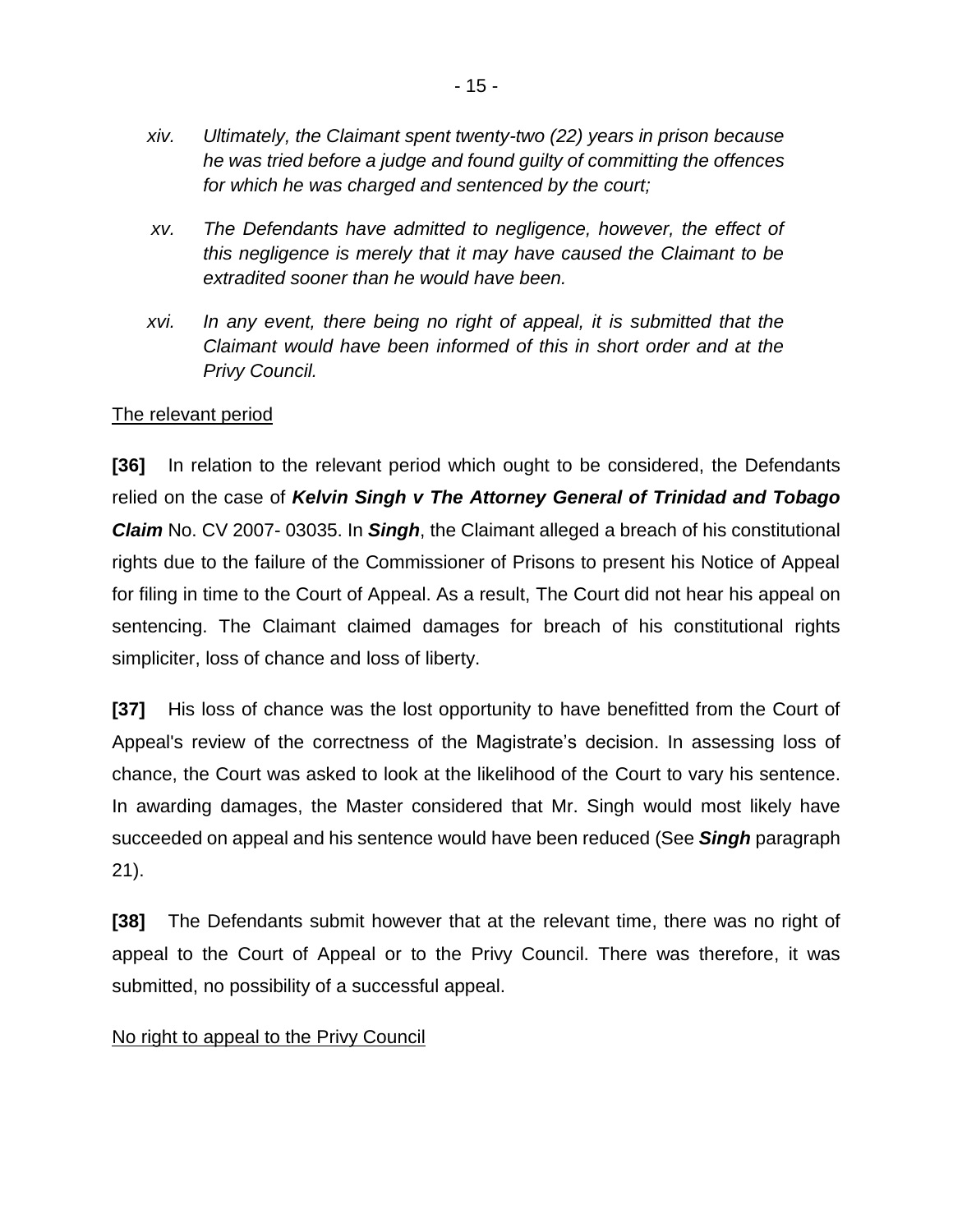**[39]** The Defendants submit that there was no right to appeal to the Privy Council and placed reliance in that submissions to the authorities of *Morgan v the Attorney General* SCCA (delivered on the 6th December, 1988); *Dave Antonio Grant v The Commissioner of Corrections* [2004] UKPC 27 and *Walker and Another v R and Another* (1993) 4All ER 789. At page 8 of the judgment, Forte JA in *Morgan v the Attorney General* stated:

> *"The Procedure complained of relates to the extradition proceedings which were conducted under the Extradition Act of 1870 which preceded the coming into effect of the Constitution, and to which section 26(8) of the Constitution applies. In addition the very sections of the Constitution which are alleged to have been breached recognise (as I stated before) that any law makes provision for the lawful detention of an individual for the purposes of extradition and anything done under such law, will not be in contravention to these particular protections. The fact that the appellant failed to obtain remedy from the Full Court on his application for writ of habeus corpus, suggests a finding by that Court that he was justly held. The fact that he does not have the right to appeal to the Court of Appeal or to the Judicial Committee of the Privy Council would not in my opinion, affect that conclusion and is in keeping with the words of Lord Diplock in the Maharaj case that "when there is no higher court to appeal to, then none can say that there was error."*

**[40]** Consequently, it was submitted, the Claimant suffered no loss as a result of the 'mistake' of the Minister in extraditing the Claimant despite his having filed a Notice of Intention to Appeal as he had no further right of appeal.

# **Effect of judicial order**

**[41]** The Claimant was incarcerated firstly, due to the extradition warrant and then due to the respective court orders, locally and then in the US. *McGregor on Damages* 19th ed. page 40-021 provides authority for the proposition that an action cannot lie for false imprisonment once that imprisonment was caused by the action of a judicial officer. This principle, Counsel submitted, is also applicable in these circumstances where damages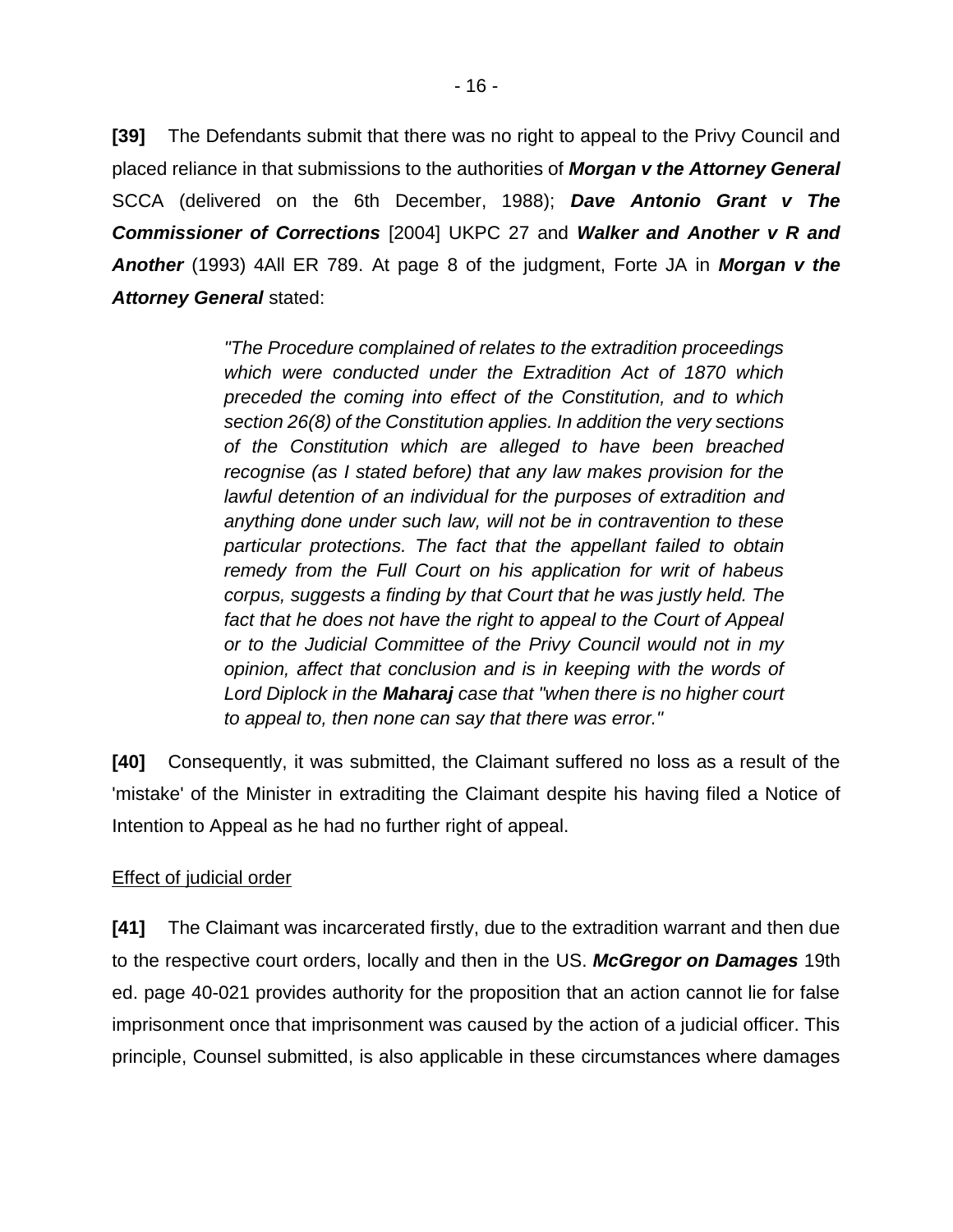are being sought for negligence/breach of right to liberty as it is based on the concept of causation/remoteness of damage.

> *"Just as an action for false imprisonment will not lie against one who has procured another's imprisonment by obtaining a court judgment against him, even if the judgment is in some way irregular or invalid, so any continuation by a judicial officer of an imprisonment initiated by the Defendant setting a ministerial order is too remote. A court of justice, unlike a ministerial officer of the law such as a constable, cannot be the agent of the defendant since it acts in the exercise of its own independent judicial discretion, and thus by acting introduces a new cause which relieves the defendant of liability for further damage."*

21. The cases of *Lock v Ashton* (1848) 12 QB 871 and *Diamond v Minter* [1941] 1 KB 656 relied on in the judgment also dealt with remand by decisions of a judge/magistrate. In *Lock v Ashton* the plaintiff was arrested by a police officer on a felony charge and taken before a magistrate who remanded him. On a claim for false imprisonment, it was held that no damages could be awarded for the period that he was ordered remanded by the magistrate as that had been the result of an independent judicial action.

22. In *Diamond v Minter* (relied on in *Keane Madden v AG of Jamaica and Others* [2014) JMSC Civ 23) the plaintiff was arrested and detained by a police officer at a police station and thereafter remanded in custody by a magistrate. Cassells J. stated:

> *I do not award damages for the plaintiffs detention in Braxton prison, for that, as I have said, was the result of a judicial decision. The breaking of causation was dealt with by Scrutton L.J. In Harnett v Bond (1), where the Lord Justice said:*

*"But it appears to me that when there comes in the chain the act of a person who is bound by law to decide a matter judicially and independently, the consequences of his decision are too remote for the original wrong which gave him a chance to decide."*

*…'*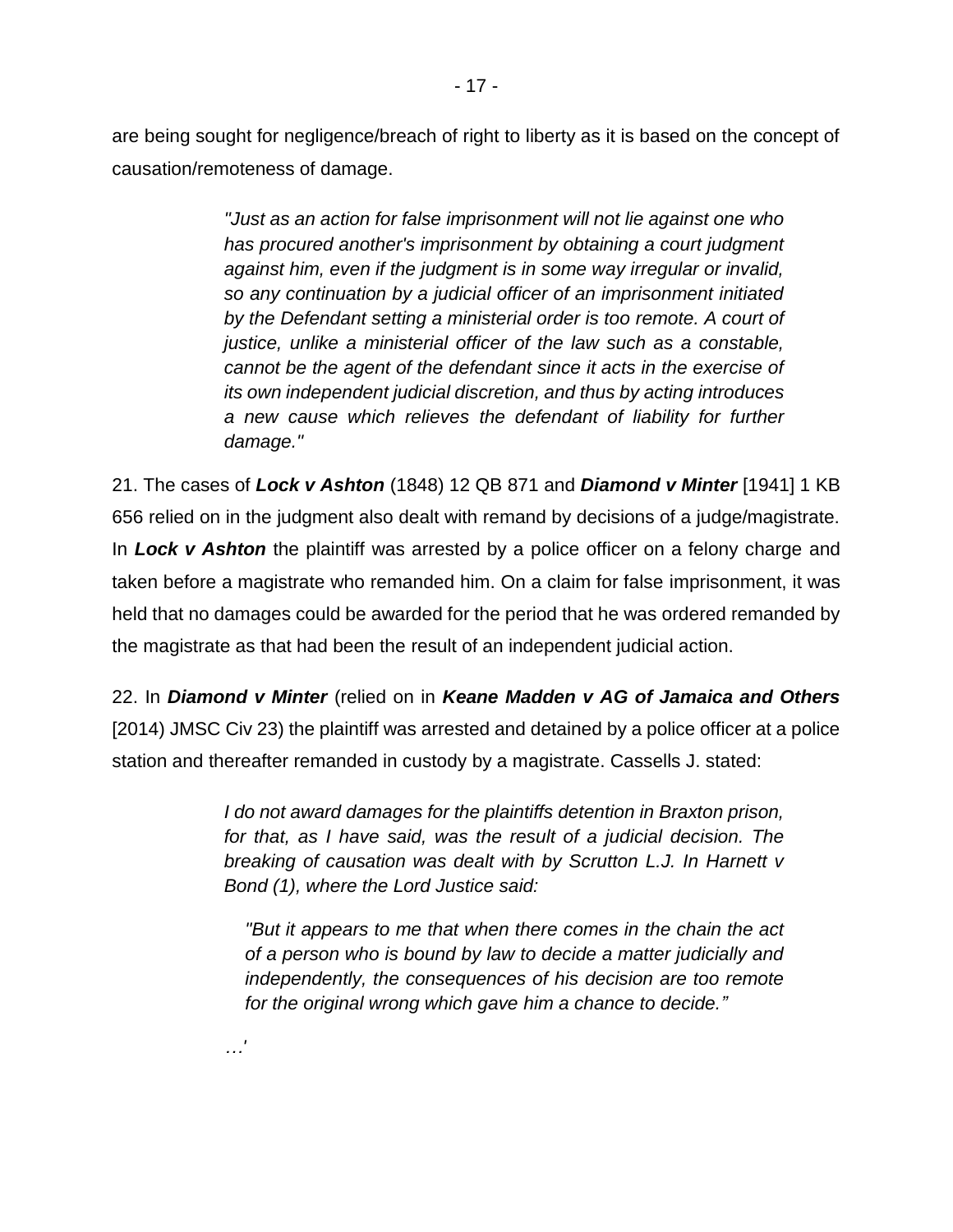**[42]** In the instant case the Defendants submit that no damages for negligence could lie based on the period of imprisonment of the Claimant. Further having regard to the foregoing the Claimant suffered no damages as a result of being extradited.

#### Breach of Constitutional Rights

**[43]** The Claimant also claims for breach of his constitutional rights pursuant to section 14(4) and 16(1) of the Charter of Fundamental Rights and Freedoms (Constitutional Amendment) Act 2011, to due process and liberty, respectively. The Defendants submitted that at the relevant time, the 2011 Charter was not yet enacted and there was no constitutional right to due process as asserted. The Defendants submitted further that the alleged section 14(4) breach is without merit and state that even if there were such breaches as alleged, the fact that there was no right to appeal, meant that the Claimant would be entitled to nominal if any damages.

## Vindicatory damages for breach of constitutional rights

**[44]** The concept of vindicatory damages for breach of constitutional rights was enunciated by the Privy Council in *The Attorney General of Trinidad and Tobago v Ramanoop* [2005] UKPC 23.

> *"When exercising the constitutional jurisdiction the court is concerned to uphold or vindicate the constitutional right which has been contravened. A declaration by the court will articulate the fact of the violation, but in most cases more will be required than words. If the person wronged has suffered damage, the court may award him compensation. The comparable common law measure of damages will often be a useful guide in assessing the amount of the compensation. But this measure is no more than a guide because the award of compensation under section 14 is discretionary and, moreover, the violation of the constitutional right will not always be coterminous with the cause of action in law."*

**[45]** Reliance was placed on *John Planter v The Attorney General of Jamaica* [2015] JMSC Civ. 185 (pages 11-15), *Nicole Ann Fullerton v The Attorney General* Claim No.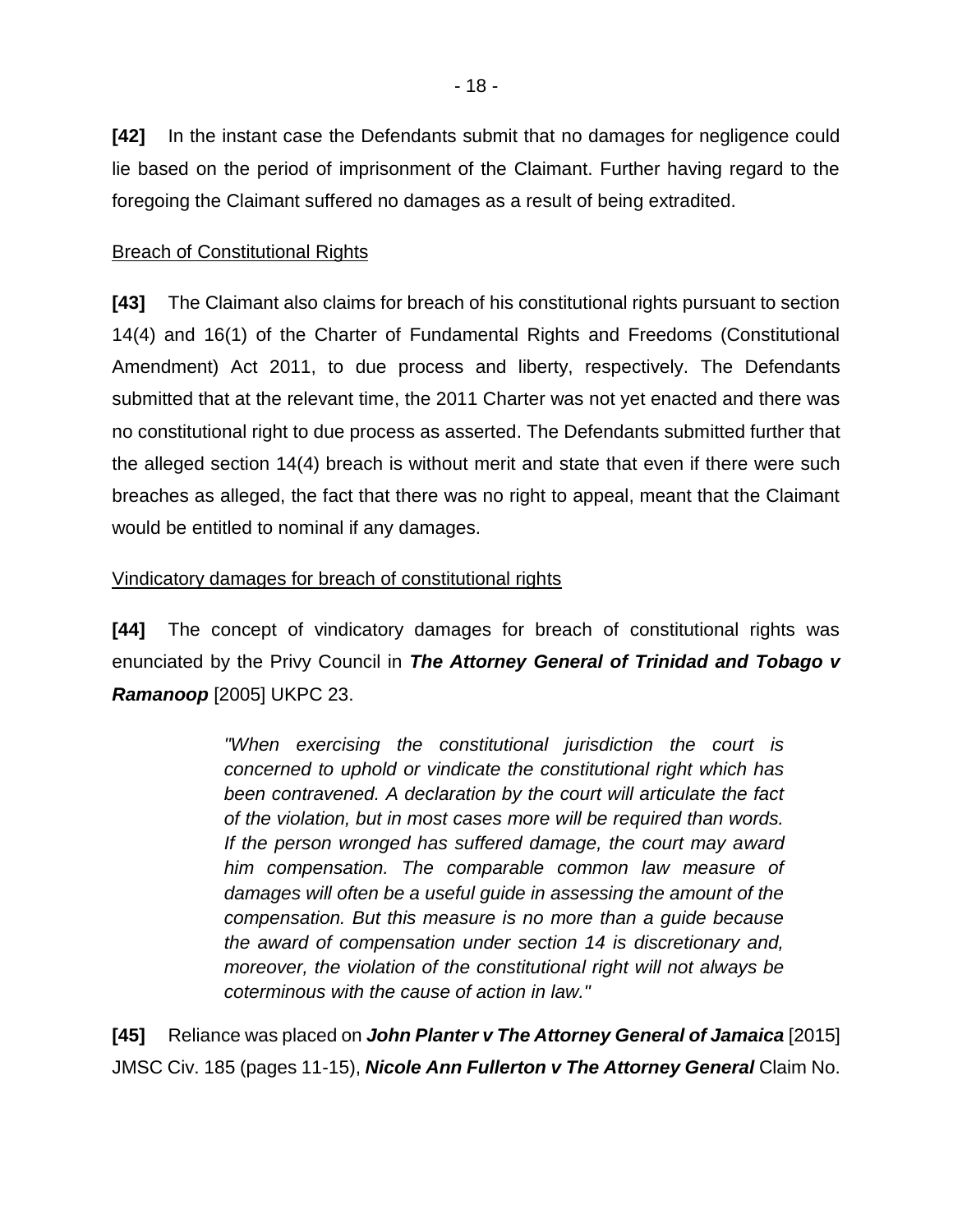2010 HCV 1556 (del. March 25, 2011) (pages 18-23). It has been established that it is not in every case that an award for vindicatory damages ought to be made even in a case where a breach has been established. (See *Dennis Graham v Police Service Commission and The Attorney General of Trinidad and Tobago* [2011] UKPC 46 at pages 16 - 17 of the judgment).

> *"Plainly the statement that "the nature of the damages… should always be vindicatory" does not imply a rule that a distinct vindicatory award should be made in every case of constitutional violation ..."*

> *Applying the learning to the present case, their Lordships are satisfied that no additional award of vindicatory damages was called for. The constitutional breach found by Deyalsingh J was in the nature of a want of procedural fairness — a failure to accord a right to be heard. There was no question of bad faith or deliberate wrongdoing. By contrast, as Mendonça JA observed (paragraph 95), the judge's finding suggested no more than administrative error. The PSC, moreover, twice backdated the appellant's seniority, though not to the extent for which he contended. And on 16 March 2004 they indicated that consideration would be given to his "relative seniority when next promotions to the office of Assistant Commissioner of Police are being made". In all these circumstances, the Board finds no error of principle in the response of the Court of Appeal to the claim for an additional award, and rejects the appellant's submission to the contrary."*

#### Conduct of the Defendant

**[46]** The conduct of the Appellant is one of the factors that was taken into account by the court in considering whether an award of vindicatory damages ought to be awarded, and the quantum of any such award. The Defendants relied on the authority of *Dennis Graham v Police Service Commission and The Attorney General of Trinidad and Tobago* supra, thus:

> *"Applying the learning to the present case, their Lordships are satisfied that no additional award of vindicatory damages was called*  for. The constitutional breach found by Deyalsingh J was in the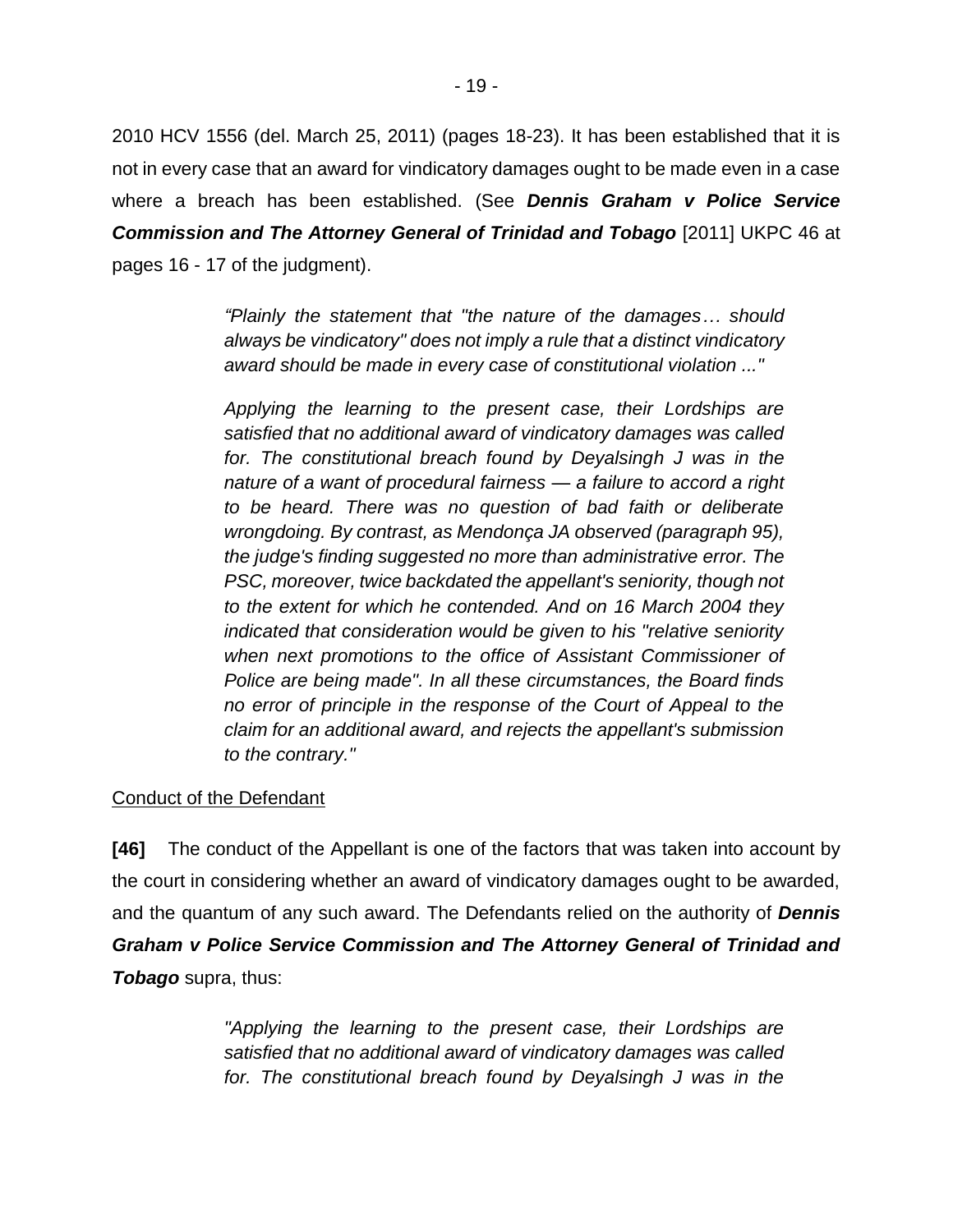*nature of a want of procedural fairness — a failure to accord a right to be heard. There was no question of bad faith or deliberate wrongdoing. By contrast, the judge's finding suggested no more than administrative error."*

**[47]** In the instant case, the negligence/breach on the part of the Defendants was similarly caused through an error, it was argued. Upon realizing the error, the Defendants took several steps to remedy the error to include requesting the Claimant's return to the jurisdiction and engaging Counsel in Florida towards that end.

## Nominal Damages

**[48]** In *Walumba Lumba v The Secretary of State for the Home Department/Kadian Mighty v The Secretary of State for the Home Department* [2011] UKSC 12 the Appellants were detained pending deportation and thereafter pursuant to an unpublished 2006 deportation policy which almost applied a blanket ban on release. They challenged their continued deportation pursuant to the policy. Lord Dyson at paragraph 93 of the judgment, stated:

> *"I agree that the plaintiff was entitled to be put in a position in which he would have been if the tort of false imprisonment had not been committed ...*

> *"The question here is simply whether, on the hypothesis under consideration, the victims of the false imprisonment have suffered any loss which should be compensated in more than nominal damages. Exemplary damages apart, the purpose of damages is to compensate the victims of civil wrongs for the loss and damage that the wrongs have caused. If the power to detain had been exercised by the application of lawful policies ... it is inevitable that the applicants would have been detained. In short, they suffered no loss or damage as a result of the unlawful exercise of the power to detain. They should receive no more than nominal damages."*

**[49]** After an exploration of the different categories of damages, Lord Kerr concluded at paragraph 256: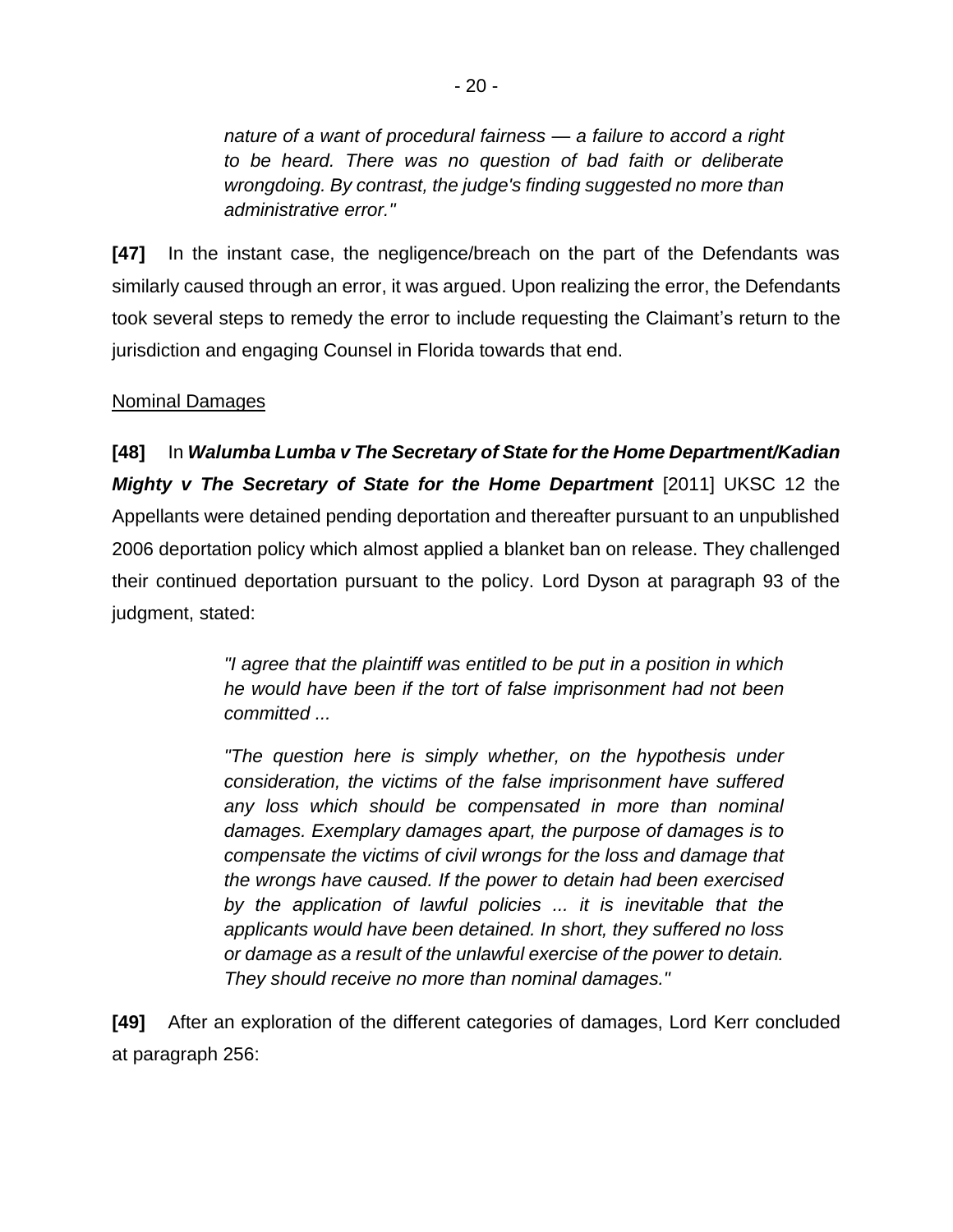*"Since the Appellants would have been lawfully detained if the published policy had been applied to them I agree no more than a nominal award of damages is appropriate in their cases."* 

**[50]** Batts J. in *David Chin v The Attorney General* [2014] JMSC Civ. 20 considered the issue of an appropriate award for breach of the Claimant's constitutional rights when the police allowed US officials to search the Claimant's boat. The Court found that the search was unlawful and considered that the Claimant said that the search hurt his national pride. The learned judge awarded the sum of Five Hundred Thousand Dollars (\$500, 000.00). At paragraph 36 of the judgment he stated:

> *Insofar as General Damages are concerned, the Claimant objected to foreign forces on his vessel even while making it clear he had no objection to a search by Jamaican forces. His sense of national pride was clearly offended. His national pride was hurt. In these circumstances, the Crown submits that nominal damages are appropriate as no harm was done in the end. Is this really so? I was very nearly convinced by the submission until I asked myself: what price does one place on National pride? An inadequate analogy may be found in the assessment of one's loss of expectation of life. There the courts selected a conventional figure meaning it is applicable to all. It is not nominal neither is it excessive. In the circumstances for the injury to national pride, I award \$500,000.00 in damages.*

**[51]** In *Natoya Swaby and Andrew Green v Southern Regional Health Authority and the Attorney General* [2012] JMSC Civ. 151 Mr. Justice K. Anderson considered whether nominal damages could be awarded in circumstances where a judgment on admission was made, but where no actual liability was found on the facts. He ruled that they could be and awarded nominal damages of Twenty Thousand Dollars (\$20,000.00) to the Second Claimant (See paragraphs 10 and 11 of the Judgment).

**[52]** Having regard to the foregoing Counsel for the Defendants submitted the following propositions in conclusion:

*i. The Claimant would not have suffered any loss or damage and would only be entitled to nominal damages, if any;*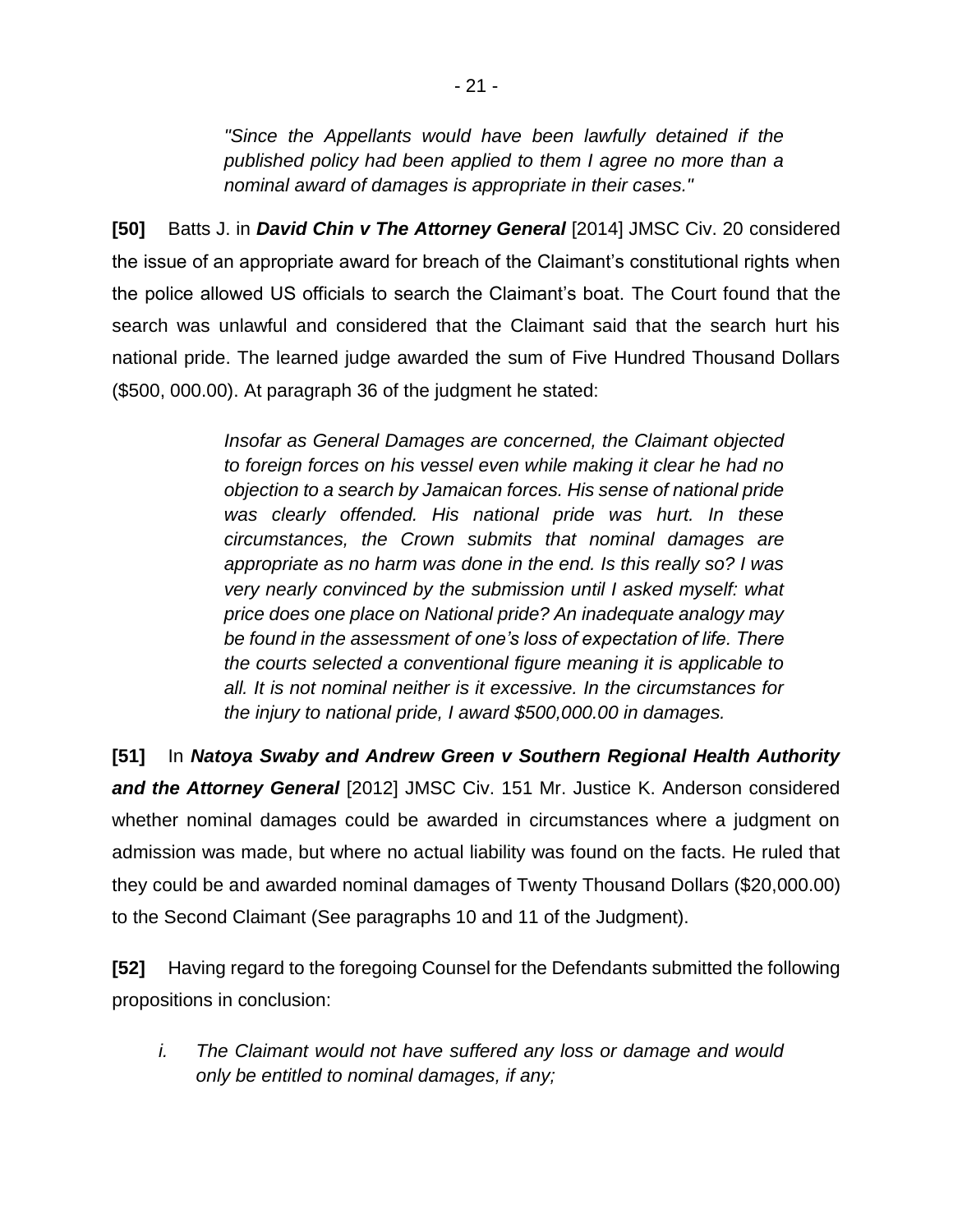- *ii. In respect of the constitutional claim, the right to liberty is also speculative as it based on the Claimant's loss of a chance to have the Privy Council review the Full Court decision. Considering the state of the law the Privy Council would not have heard the appeal;*
- *iii. The Defendants maintain that the right to due process was not a constitutional right at the relevant time and in any event, in relation to the right to due process, the Claimant would similarly only be entitled to nominal damages.*

#### **ISSUES**

**[53]** What is the effect of the fact that on the date that the Claimant was extradited, that is June 12, 1991, Jamaica's Extradition Act was still the Extradition Act, 1870 that the current Extradition Act came into operation on the 8th of July, 1991?

**[54]** What is the effect of the fact that the Claimant under cross-examination admitted that he did not have an appeal filed at the Privy Council and that what he had was a Notice of Intended Application for Leave to appeal, and that an actual appeal was never filed or pursued?

- **[55]** What is the effect of the proceedings in the US?
- **[56]** In what manner should the Claimant be compensated, if at all?

#### **DISCUSSION**

#### Extradition Act

**[57]** On the date that the Claimant was extradited, the relevant legislation was the Extradition Act 1870 (33 & 34 Vic. C. 52). That Act bestows a right to make a habeas corpus application; a right that the Claimant exercised along with Lester Coke in April 1991. (See *Lester Coke and Richard Morrison v The Superintendent of Prisons-General Penitentiary and The Attorney General* 1991 28 JLR 365). The habeas corpus application failed, and there was no right of appeal provided by law at that time whether to the Court of Appeal or the Judicial Committee of the Privy Council.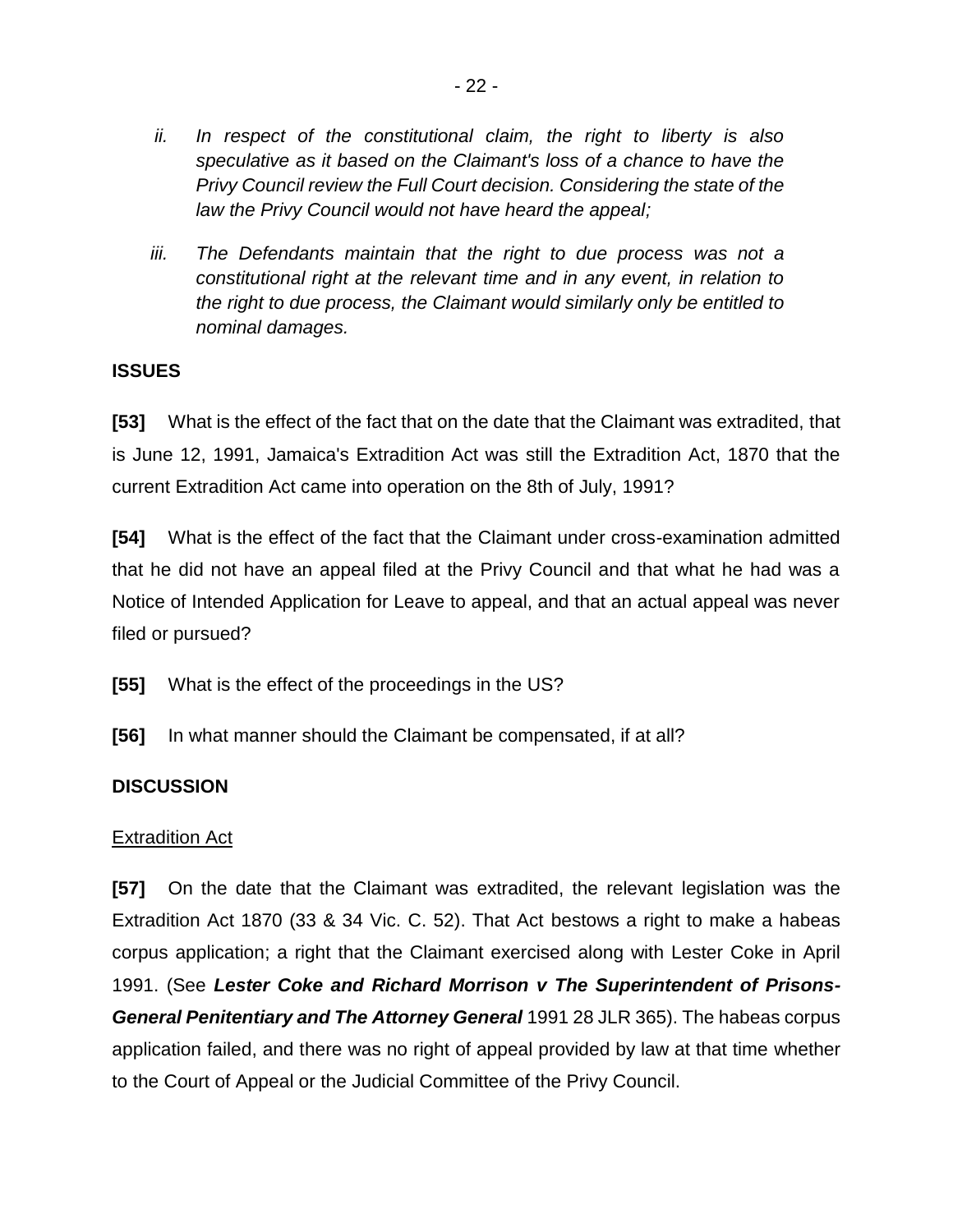**[58]** On July 8, 1991, approximately three (3) weeks after the Claimant was extradited, the 1991 iteration of the Act came into force. Section 11(2)(b) of the 1991 Act (on which the Claimant places some reliance) provides:

> *"11(2) A person committed to custody under section 10(5) shall not be extradited under this Act-*

*(a)…….*

*(b) if an application for habeas corpus is made in his case, so long as proceedings on the application are pending.*

**[59]** This right of appeal from an adverse ruling in a habeas corpus application in extradition matters was introduced by the 1991 Act and there was no such provision in the 1870 Act. Furthermore, the 1991 legislation provided for an appeal to the Jamaican Court of Appeal and not the Judicial Committee of the Privy Council.

**[60]** In the case of *Dave Grant v Director of Correctional Services and Another* [2004] UKPC 27, which involved a Petition for special leave to appeal, the question of the effect of section 21A of the Judicature (Appellate Jurisdiction) Act, inserted by the Judicature (Appellate Jurisdiction) (Amendment) Act 1991 was considered. Section 21 A of that Act provides as follows:

*"21 A (1) An appeal shall lie to the [Court of Appeal]-*

*(a) In any proceedings upon application for a writ of habeas corpus in a criminal cause or matter against the refusal to grant the writ;*

*(b) In any proceedings upon an application for an order of certiorari, mandamus or prohibition, in a criminal cause or matter, against the grant of the order as well as against the refusal of such an order.*

*(2) For the purpose of disposing of an appeal under this section the court may exercise any powers of the court below or remit the case to that court*

*(3) The decision of the court in any appeal under this Part shall be final. "*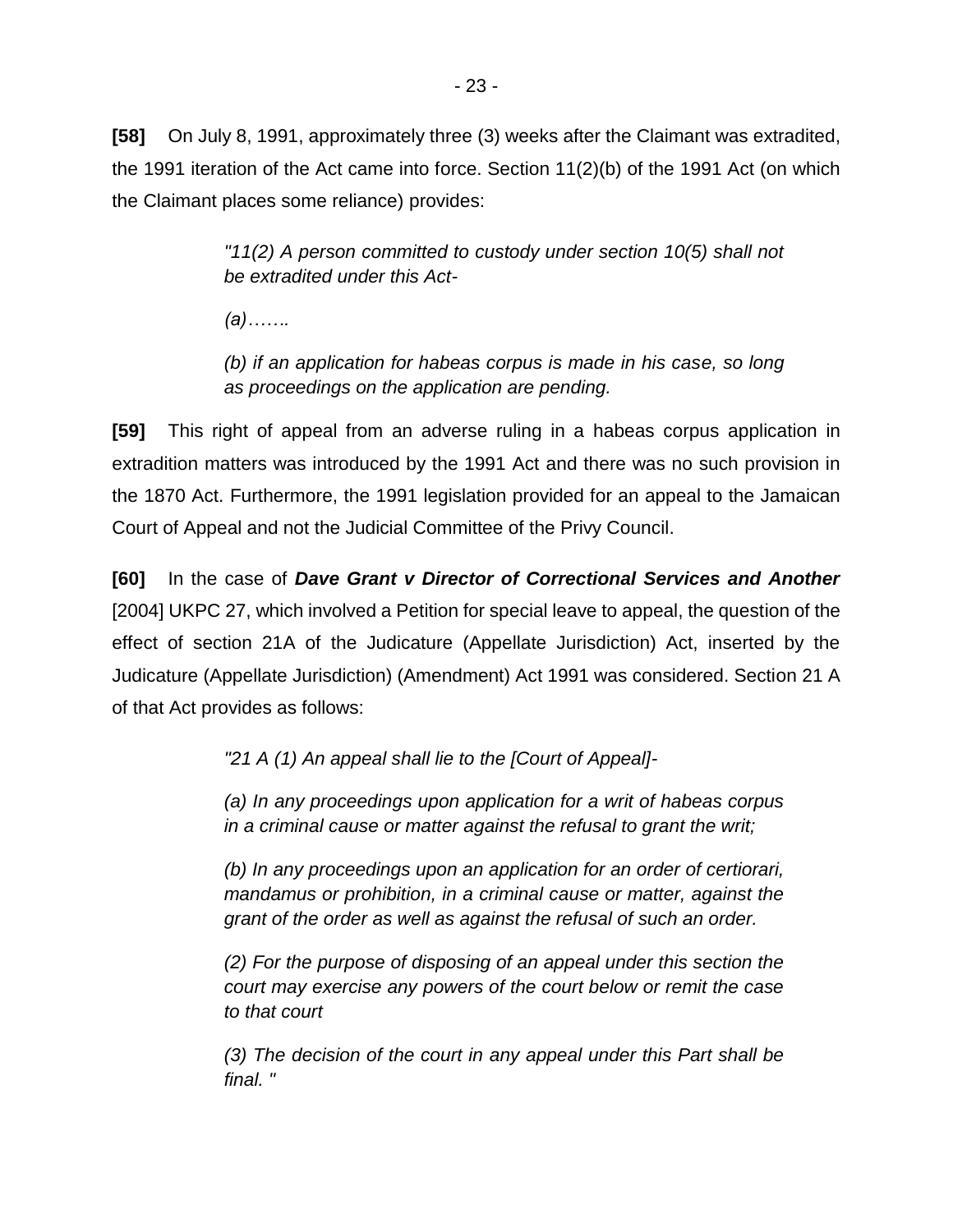**[61]** Consequently, the right that Mr. Morrison has been asserting in this matter; a right of appeal to the Privy Council that he claims to have been denied the opportunity to pursue, was illusory. The Jamaican Government cannot under the circumstances be said to have breached the Claimant's right to pursue an appeal to the Privy Council, when no such right existed at the time of his said notice, or at all.

**[62]** What is of concern is that the Claimant was prosecuted in the US for the charges other than those contained in the extradition order. This appears to have been a breach of the doctrine of specialty that requires the extradited person be tried on the charges for which he was ordered extradited and not others. However, the Government of Jamaica cannot be held liable for the actions of US authorities as it does not have coercive power over American authorities in their own territory.

**[63]** Furthermore, the cases referred to herein are authorities for the principle that there can be no liability for false imprisonment, where the Claimant was detained pursuant to a judicial order. It is irrefutable that the Claimant was subject to judicial orders at all material times, both in Jamaica and in the US. There is no evidence that there was any breach of the doctrine of specialty on the part of the Jamaican Government, but there is evidence that it made attempts to have the Claimant returned to Jamaica. The rule was not expressly referred to in the affidavit of Lennox Campbell, then the Senior Assistant Attorney General, but he stated thus:

> *"3. That the records disclose that the US requested the extradition of the said Richard Morrison on an Indictment coming out of the US District Court Southern District of Florida and bearing case No. 88- 0652CRGonzales.*

> *4.That Richard Morrison was ordered to be extradited to the US by the Jamaican Courts on the 19th day of February, 1991 on a warrant of committal of his being accused of crimes of (a) conspiracy to distribute and possess with intent to distribute cocaine and marijuana (b) murder (c) attempted murder (d) conspiracy to commit murder in violation of US Criminal Code.*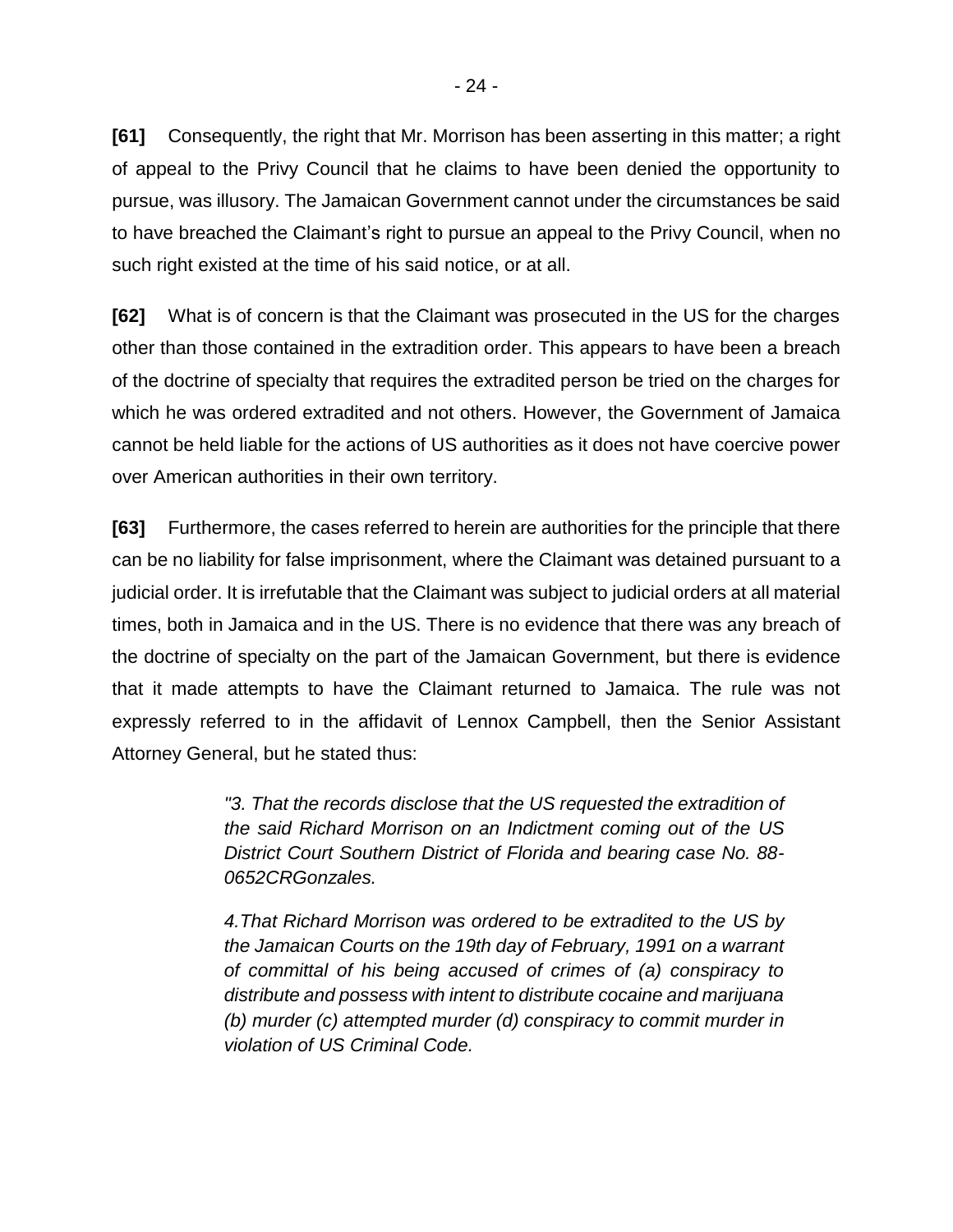*5. That the only case for which the US requested Richard Morrison's extradition is case No. 88-0652 CR-Gonzales and specifically there was no order for extradition on case No. 89-57-CR-FTM-13 (c) which was never included in the request for his extradition. "*

29. Further, in affidavit of The Honourable K.D. Knight, then the Minister of National Security, he stated:

> *"6. That on April 29, 1991, Richard Morrison filed in the Supreme Court notice of his intention to lodge a Petition to Her Majesty in Council for leave to appeal against the decision of the Supreme Court of Jamaica, which notice should have stayed the extradition proceedings,*

> *7. The filing of the notice referred to in paragraph 6 was not brought to the attention of the then Minister of Justice, and on June 5, 1991, he issued a Warrant for Surrender of Fugitive to the Keeper of the General Penitentiary, Kingston, to deliver Richard Morrison into the custody of persons appointed by the Government of the US of America to receive him, on the ground of his being accused in the aforesaid indictment of the crimes of (a) conspiracy to distribute and possess with intent to distribute cocaine and marijuana (b) murder (c) attempted murder (d) conspiracy to commit murder recited in the US request for extradition in paragraph numbered 2 above and in the Warrant of Committal in paragraph numbered 3 above.*

> *8. That Richard Morrison was released to agents of the US in reliance on the Warrant for Surrender of Fugitive in paragraph numbered 6 above and extradited to the United States of America.*

**[64]** It is therefore debatable as to whether or not the mistake regarding the fact that the Minister of Justice at the time was not made aware of the Notice, actually caused the Claimant any loss, given the fact that there was no such right of appeal. Any loss would be in the nature of the loss of a chance to actually file the appeal and get a response from the Judicial Committee of the Privy Council before he was extradited. It is noted however that there is no evidence that the Claimant's lawyers were working on an appeal, between April 29, 1991 when the aforesaid Notice was filed and June 12, 1991 when Mr. Morrison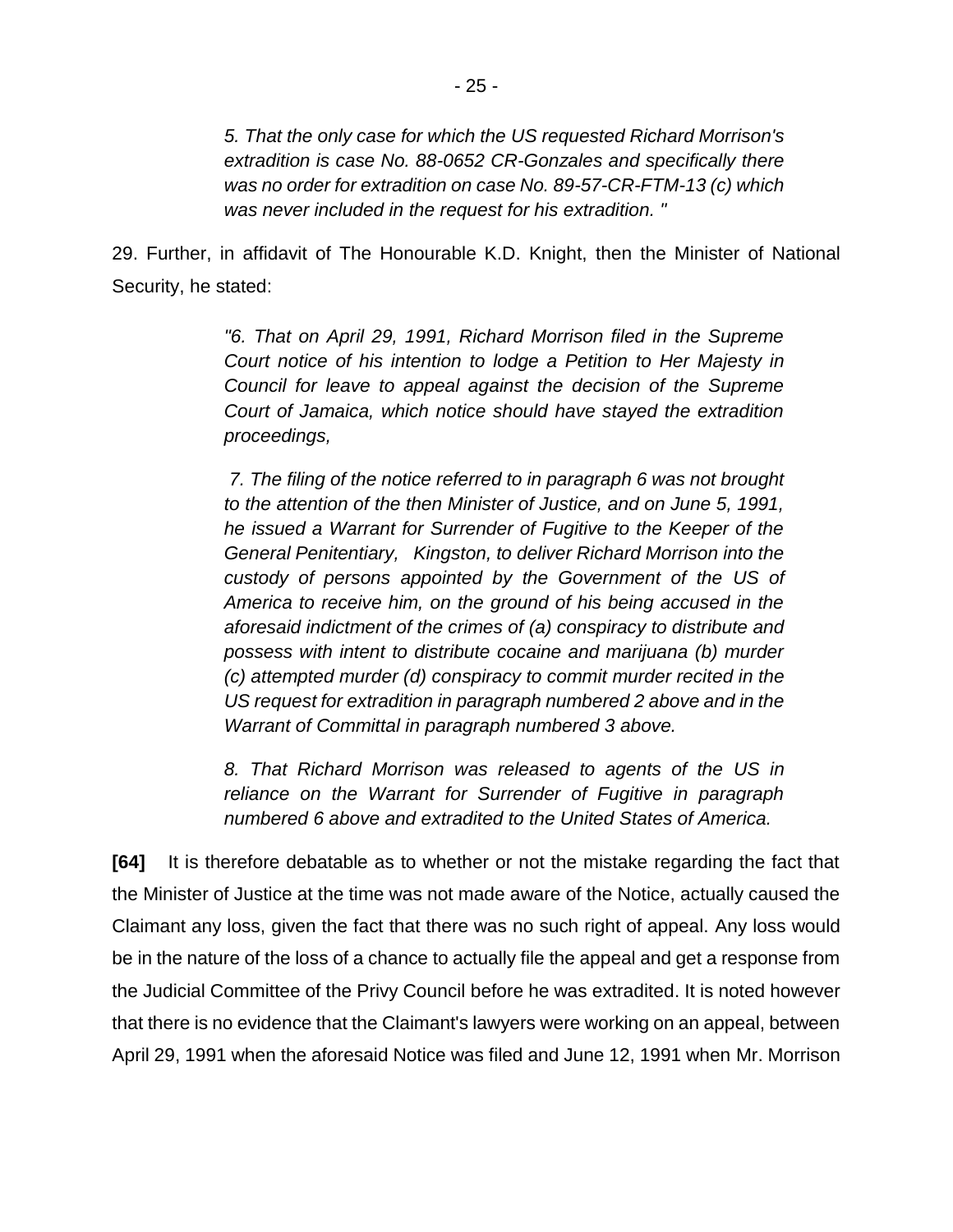was finally extradited and it was his evidence that his Attorneys-at-Law never filed an appeal.

**[65]** With no right of appeal to the Privy Council, had Mr. Morrison pursued his intention to apply for leave to appeal to the Privy Council, his extradition may have been delayed, at best. That the Government bears responsibility for the administrative error that led to the then Justice Minister not being correctly informed as to the status of the Claimant's Notice, is not denied by the Defendants. In *Kelvin Singh v The Attorney General* **of Trinidad & Tobago**, there was an assessment of damages for breach of constitutional rights simpliciter, pursuant to a consent order which read:

> *i) That the failure and/or neglect and/or omission of the State more particularly the Commissioner of Prisons, his servants or agents to transmit for filing to the Clerk of the Peace, Sangre Grande Magistrates Court, the Claimant's Notice of Appeal on or before the expiration of the seventh day after the order for his sentence and conviction was made on the 9th May 2001 by Her Worship Magistrate Ms. Blake was unconstitutional and in breach of the Claimant's fundamental rights as guaranteed and enshrined under section 4 (a), (b) and 5(2) b of the Constitution of Trinidad and Tobago.*

**[66]** The Master examined the Claimant's case under the heading of Loss of Chance and opined inter alia at paragraph 5:

> *"Loss of chance refers to the actual loss suffered by the claimant through the failure of the defendant's servants or agents to deliver the notice of appeal within the prescribed period. It is a general principle of recovery of loss in private law. It was submitted that the claimant is entitled to damages for his "loss of chance" as the omission or inaction of the prison officers caused the claimant to lose his opportunity to pursue his appeal and so benefit from the Court of Appeal reviewing the correctness of the decision of the magistrate'*

**[67]** In assessing the loss of chance, the court was asked to have regard to the following: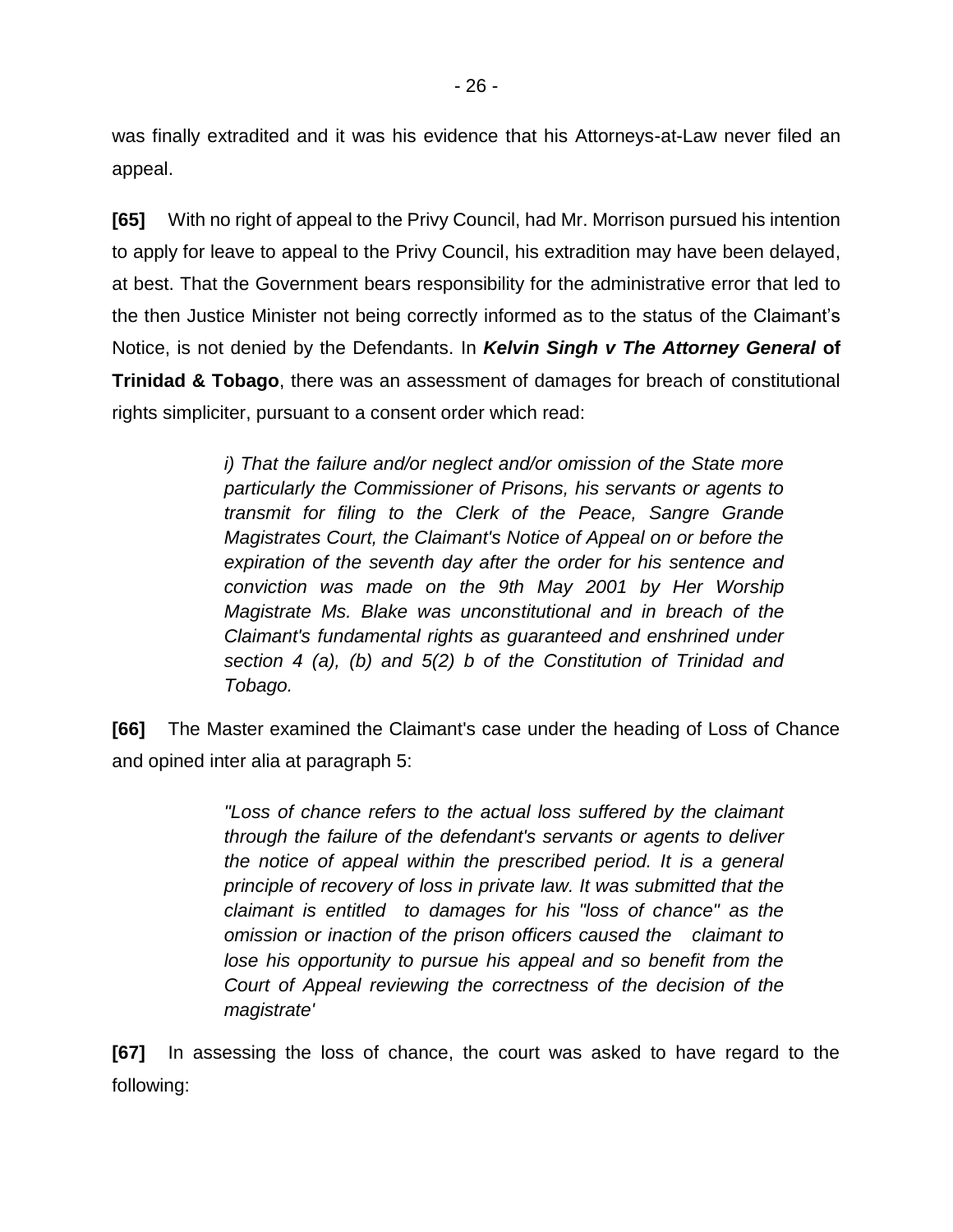*The claimant would have been successful in having his sentence varied by the Court of Appeal if he was given the opportunity to pursue his appeal as the appeal was against the severity of the 'sentence' only, not conviction. Before this court, the claimant must prove that his sentence would be varied on a balance of probability."*

**[68]** The finding of the Master is that Mr. Singh's appeal of his sentence would have been successful; to have consecutive sentences replaced with concurrent sentences, is decidedly different from the Claimant likelihood of success in the instant case, as he had no right of appeal. The learned Master went on to consider the principles regarding Loss of Liberty and stated:

> *"The issue to be determined by this court, therefore, is what is the appropriate quantum of damages due to the claimant for his loss of liberty and all consequential losses flowing from a breach of his constitutional rights."*

*…*

*"Under the Constitution, a claimant may recover damages for the loss of liberty and any other direct consequential loss. This is unlike under the common law in a private law action where damages are at large (such as with false imprisonment where a claimant may recover damages for injury to his reputation). Under the Constitution, the damages are circumscribed to compensating for breach of the right simpliciter."*

**[69]** The Court accepted the submissions of the Claimant in that case, and found that the Claimant was denied a chance to have his appeal heard before the Court of Appeal and that was a breach of his rights. That Claimant suffered loss of access to the appellate process and an opportunity to have his sentence varied and there was sufficient evidence of the distress and inconvenience suffered by him in having his prison experience prolonged by the inaction or omission of the prison authorities.

**[70]** Further guidance with regard to damages in constitutional matters can be found in the case of *The Attorney General of Trinidad and Tobago v Siewchand Ramanoop*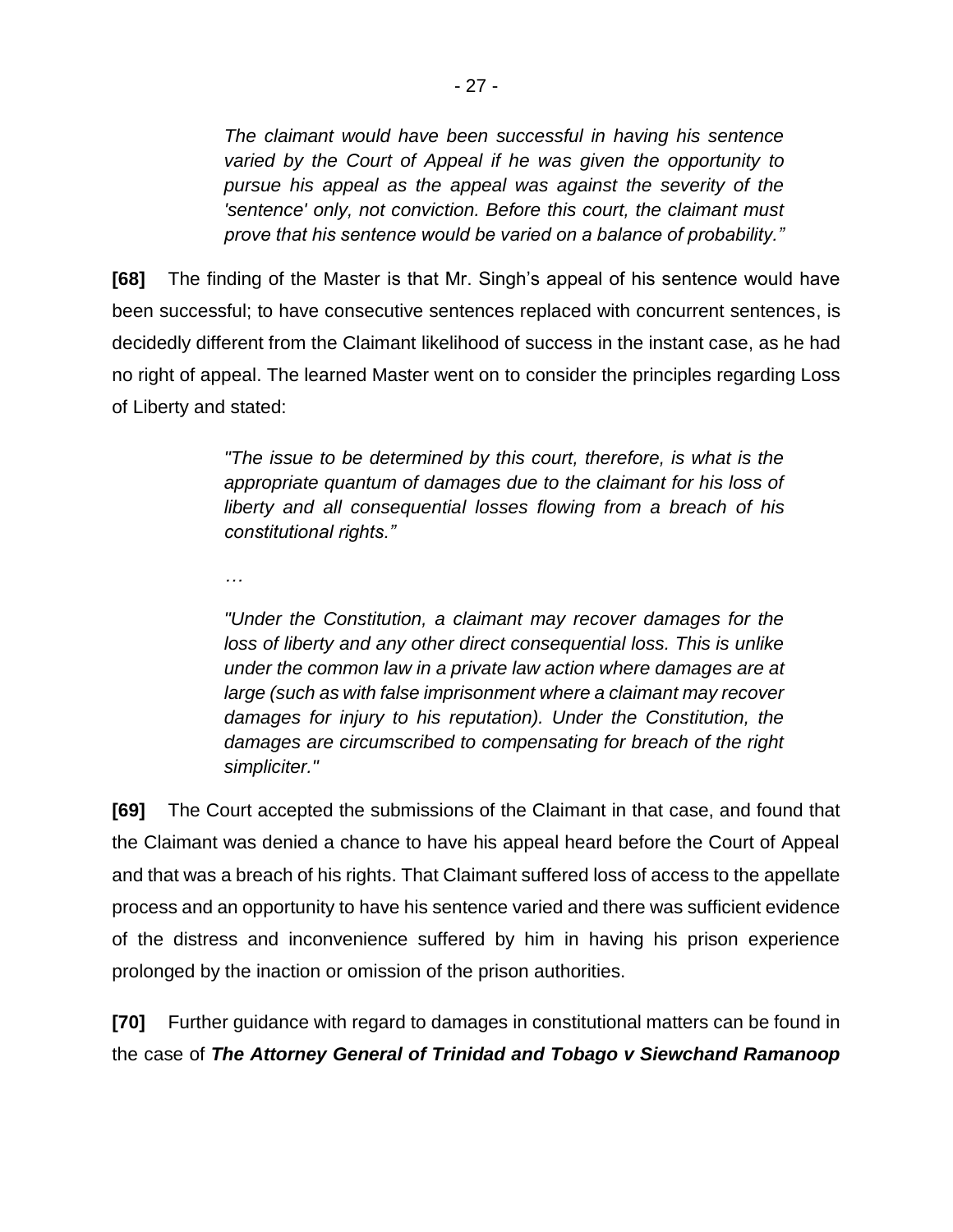PC Appeal No. 13 of 2004. Lord Nicholls of Birkenhead stated at paragraphs 18 and 19 of the judgment:

> *"When exercising this constitutional jurisdiction the court is concerned to uphold, or vindicate, the constitutional right which has been contravened. A declaration by the court will articulate the fact of the violation, but in most cases more will be required than words. If the person wronged has suffered damage, the court may award him compensation. The comparable common law measure of damages will often be a useful guide in assessing the amount of this compensation. But this measure is no more than a guide because the award of compensation under section 14 is discretionary and, moreover, the violation of the constitutional right will not always be coterminous with the cause of action at law.*

> *An award of compensation will go some distance towards vindicating the infringed constitutional right. How far it goes will depend on the circumstances, but in principle it may well not suffice. The fact that the right violated was a constitutional right adds an extra dimension to the wrong. An additional award, not necessarily of substantial size, may be needed to reflect the sense of public outrage, emphasize the importance of the constitutional right and the gravity of the breach, and deter further breaches. All these elements have a place in this additional award. "Redress" in section 14 is apt to encompass such an award if the court considers it is required having regard to all the circumstances. Although such an award, where called for, is likely in most cases to cover much the same ground in financial terms as would an award by way of punishment in the strict sense of retribution, punishment in the latter sense is not its object. Accordingly, the expressions "punitive damages" or "exemplary damages" are better avoided as descriptions of this type of additional award. "*

**[71]** *Ramanoop* makes it clear that an award of constitutional damages pursuant to the "redress" section is discretionary, not necessarily of substantial size and not intended to be punitive. It is an additional award to reflect public outrage and emphasize the importance of the Constitutional right.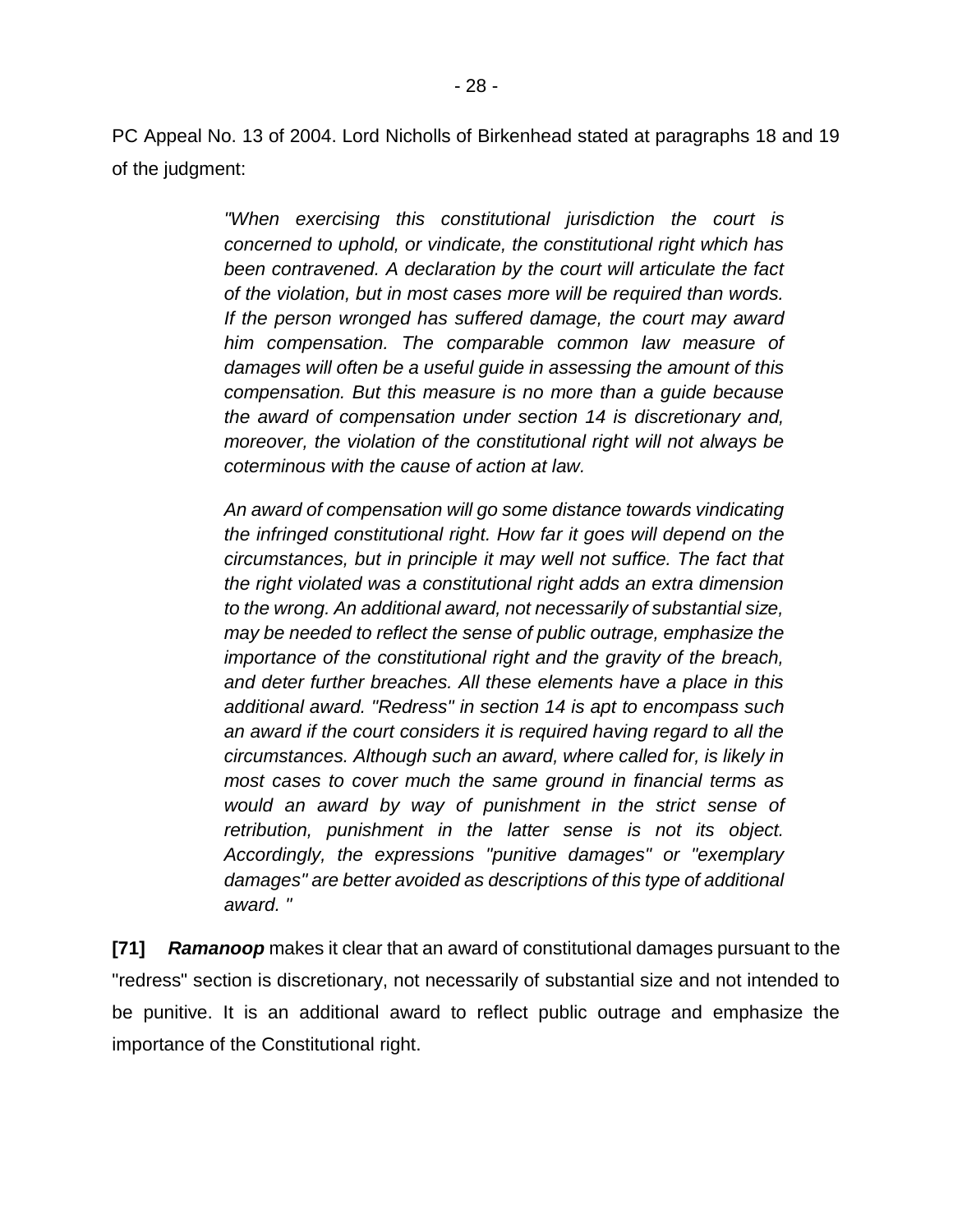**[72]** *Denese Keane-Madden v The Attorney General of Jamaica*, [2014] JMSC Civ 23, a decision of Edwards J. (as she then was), at paragraphs 60 to 63 of the judgment she referred to *Ramanoop* in discussing whether the Court had the jurisdiction to grant exemplary damages for breaches of human rights provisions in the Trinidadian Constitution. The Privy Council recognised the need for a remedy additional to the declarations and compensatory damages already provided for as a measure to discourage future breaches of the same kind.

**[73]** The circumstances of Mrs. Keane-Madden were quite different from that of Mr. Morrison, in that she contended that the remedies she sought were for the arbitrary exercise of power by servants of the state that denied her certain constitutionally protected rights. The servants of the states assumed she was a drug courier and created false positive tests to bolster accusations and failed on several occasions to attend Court to ensure her continued detention. In the case of *Ian Seepersad and Roodal Panchoo v The Attorney General of Trinidad and Tobago* [2012] UKPC 4 at paragraph 38 there is a further reminder that the power to give redress under section 14 of the Constitution for a contravention of the applicant's constitutional rights is discretionary, and that there is no constitutional right to such award of damages.

**[74]** The case at bar is indeed distinguishable from *Ramanoop* and *Denese Keane-***Madden** for several reasons. All judicial procedures were followed in Jamaica and while he submits that the decision of the Resident Magistrate Court to order him extradited was not supported by the evidence, the order was made in accordance with appropriate judicial procedure. He sought redress before the Full Court which was also unsuccessful. While the Defendants do not deny the administrative error that caused inaccurate information to be conveyed to the then Minister of Justice, despite his suggestion to the contrary, there is absolutely no evidence to support his contention that the actions of the Jamaican government was part of any collusion to have him locked away.

**[75]** The evidence shows that Mr. Morrison did not lose a chance at an appeal, as the existing legislation did not provide such a remedy. It has formed a part of the mythos throughout the years but other than Mr. Morrison's strident view in that regard, he has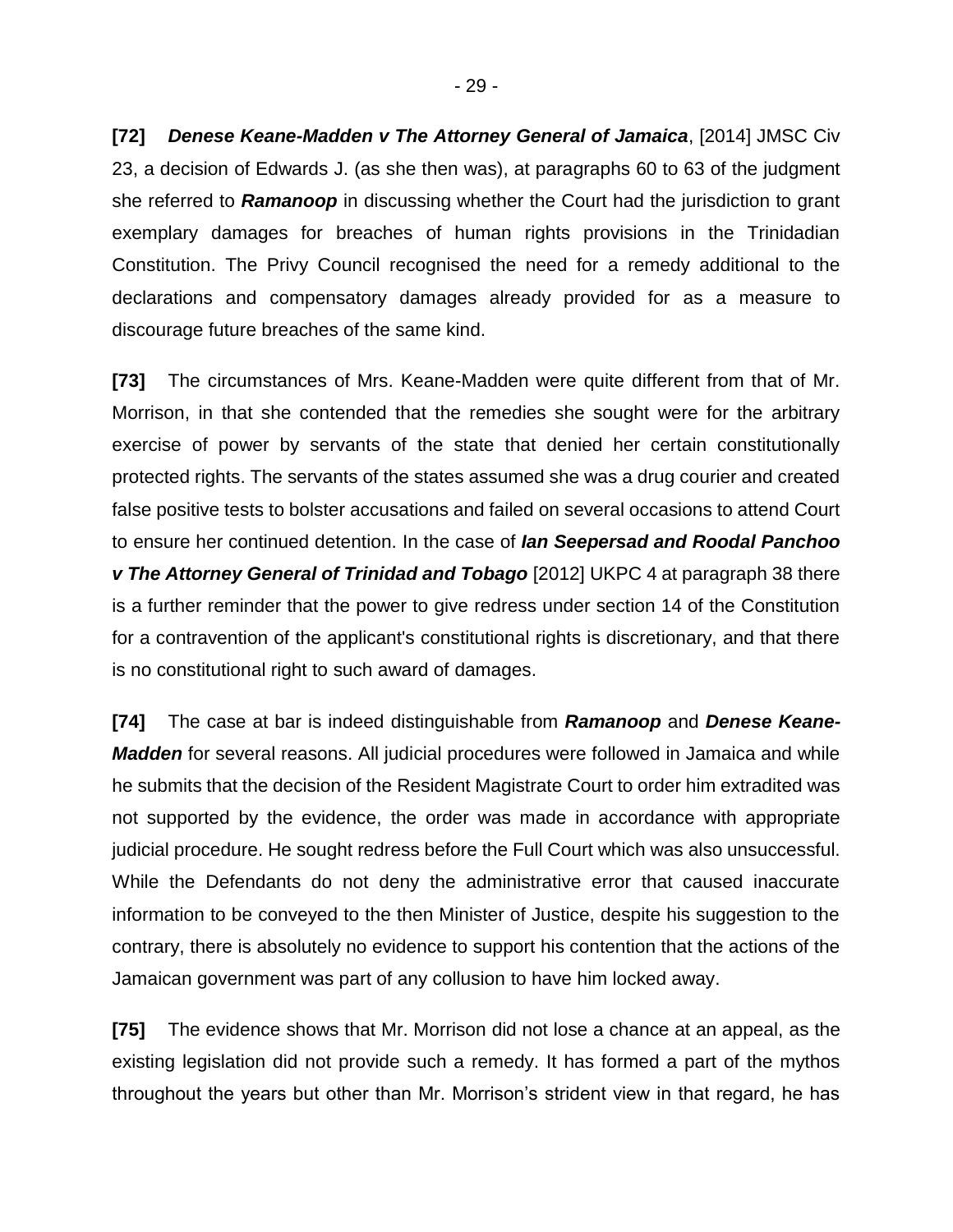presented no evidence to support it. In fact the evidence is that the Jamaican government promptly, upon discovery of the error, made efforts diplomatically and through the US Court system, to have Mr. Morrison returned to pursue the appeal process that he had given notice of an intention to commence.

**[76]** The then Minister of Justice, in his affidavit in support of the proceedings to have Mr. Morrison returned, stated that the filing of the notice to his intention to lodge a Petition to Her Majesty in Council for leave to appeal against the decision of the Supreme Court, would have stayed the extradition proceedings. The Defendants submitted that an award of damages for a Constitutional breach is in the court's discretion. The Defendants submit a discretionary sum of Three (3) Million Dollars while the Claimant submits figures substantially higher.

**[77]** What is clear on the authorities is that the basis of a claim for compensation as sought by the Claimant, must be founded in the Constitution. The Constitution of Jamaica at the time of the Claimant's extradition in 1991, did not yet afford him the protection of the Charter of Fundamental rights and freedoms until 2011 when it came into effect and included in section 16, the right to due process, and under section 14, the right not to be deprived of his liberty.

**[78]** The Claimant was owed a duty of care by the Defendants in how they treated with his extradition matter. Mr. Morrison was entitled to be protected from negligence on the part of the Defendants in the discharge of that duty, aside from any constitutional rights. According to *Halsbury's Laws of England* (Volume 29 (2019)) para 408

- *"(1) GENERAL PRINCIPLES*
- *(i) Compensatory Function*

*408. The compensatory function of damages in tort.*

*Brexit note:*

*Damages in tort are in general compensatory: they aim (subject to the rules of remoteness and mitigation) to make the claimant whole,*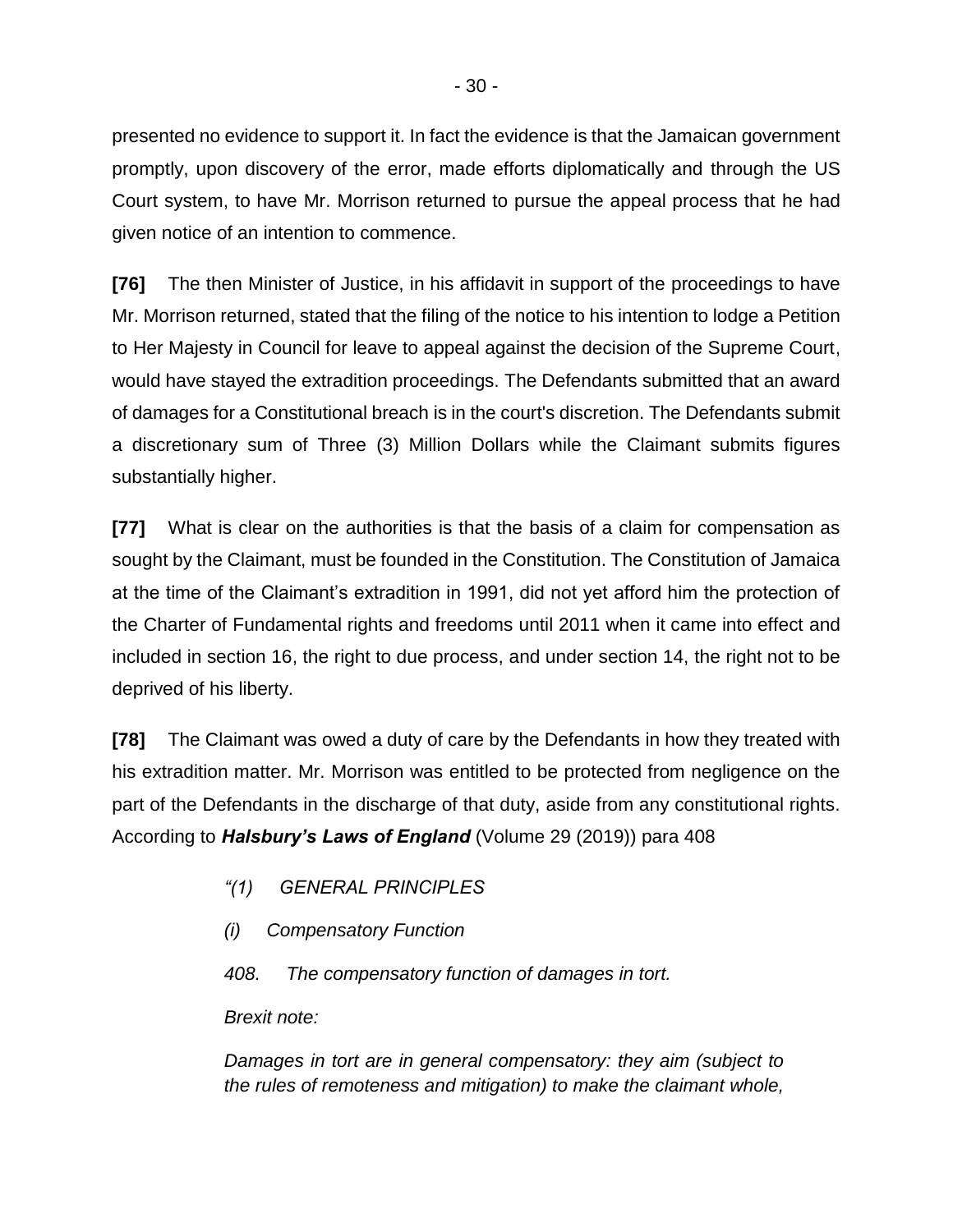*but no more. This applies not only to negligence and similar torts, but also to torts such as conversion and deceit. In all cases the aim is to put the claimant in the position he would have occupied had the tort not been committed."*

**[79]** What did the Claimant lose as a result of the Defendant's failure then? It is the view of this Court that perhaps he may have been permitted to file his appeal but the Extradition Act 1870 did not allow for an appeal, the effect of the lost chance would result in nominal damages only. Furthermore, the provision for such an appeal that later became available at section 11(2)(b) of the 1991 Act, was to the Court of Appeal and not the Privy Council where his notice indicated that he had intended to appeal.

**[80]** It was therefore irrelevant that the Claimant had an intention to appeal as he did not have that right. He, himself admitted in Court that this was not even a case of an extradition pending appeal. It was therefore a minimal loss that the Claimant suffered as a result of this administrative oversight. The Court therefore agrees with the Defendants' submission that given the facts, the Claimant did not suffer any loss of liberty or opportunity as a result of the administrative error, but a minimal loss of chance.

**[81]** The Claimant in *Singh* had a substantial likelihood of success in his claim based on his loss of chance. Other than serving notice of this intention, Mr. Morrison did not in fact appeal. Had he filed an appeal in accordance with his intention, he would have had a very low likelihood of success as there was no right of appeal to the Privy Council. The Court awarded the Claimant in *Singh* nominal damages for breach of constitutional rights as well as general damages inclusive of aggravated damages, with interest and exemplary damages. Here, there was no breach of any constitutionally enshrined right that existed in 1991 but in view of the remark by the Minister of Justice that his knowledge of the notice would have acted to stay the extradition proceedings, I am prepared to make a nominal award of damages under this head of \$300,000.

#### Vindicatory Damages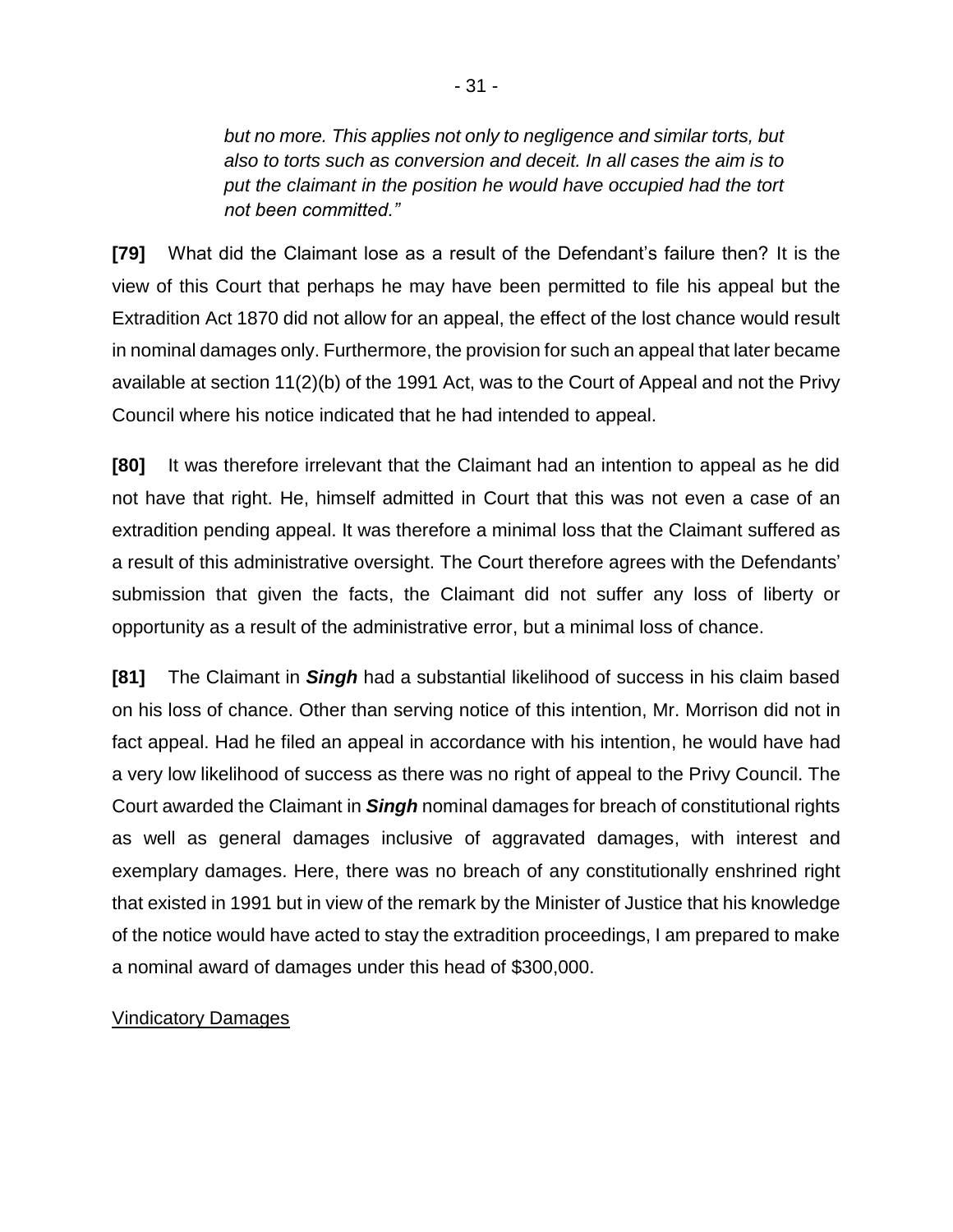# **[82]** In *Graham v Police Service Commission and another* [2011] UKPC 46 Sir John Laws said at paragraphs 15-17:

#### *VINDICATORY DAMAGES*

*[15] The award of vindicatory damages for breach of a constitutional right in the law of Trinidad and Tobago has been considered in a number of authorities of the Judicial Committee. It is to be distinguished both from compensation pure and simple, and from exemplary or punitive damages at common law; and it is by no means required in every case of constitutional violation. So much appears from what was said by Lord Nicholls of Birkenhead in Ramanoop (supra):*

*"18 When exercising this constitutional jurisdiction the court is concerned to uphold, or vindicate, the constitutional right which has been contravened. A declaration by the court will articulate the fact of the violation, but in most cases more will be required than words. If the person wronged has suffered damage, the court may award him compensation. The comparable common law measure of damages will often be a useful guide in assessing the amount of this compensation. But this measure is no more than a guide because the award of compensation under section 14 is discretionary and, moreover, the violation of the constitutional right will not always be coterminous with the cause of action at law.*

*19 An award of compensation will go some distance towards vindicating the infringed constitutional right. How far it goes will depend on the circumstances, but in principle it may well not suffice. The fact that the right violated was a constitutional right adds an extra dimension to the wrong. An additional award, not necessarily of substantial size, may be needed to reflect the sense of public outrage, emphasise the importance of the constitutional right and the gravity of the breach, and deter further breaches. All these elements have a place in this additional award. 'Redress' in section 14 is apt to encompass such an award if the court considers it is required having regard to all the circumstances. Although such an award, where called for, is likely in most cases to cover much the same ground in financial terms as would an award by way of punishment in the strict sense of retribution, punishment in the latter sense is not*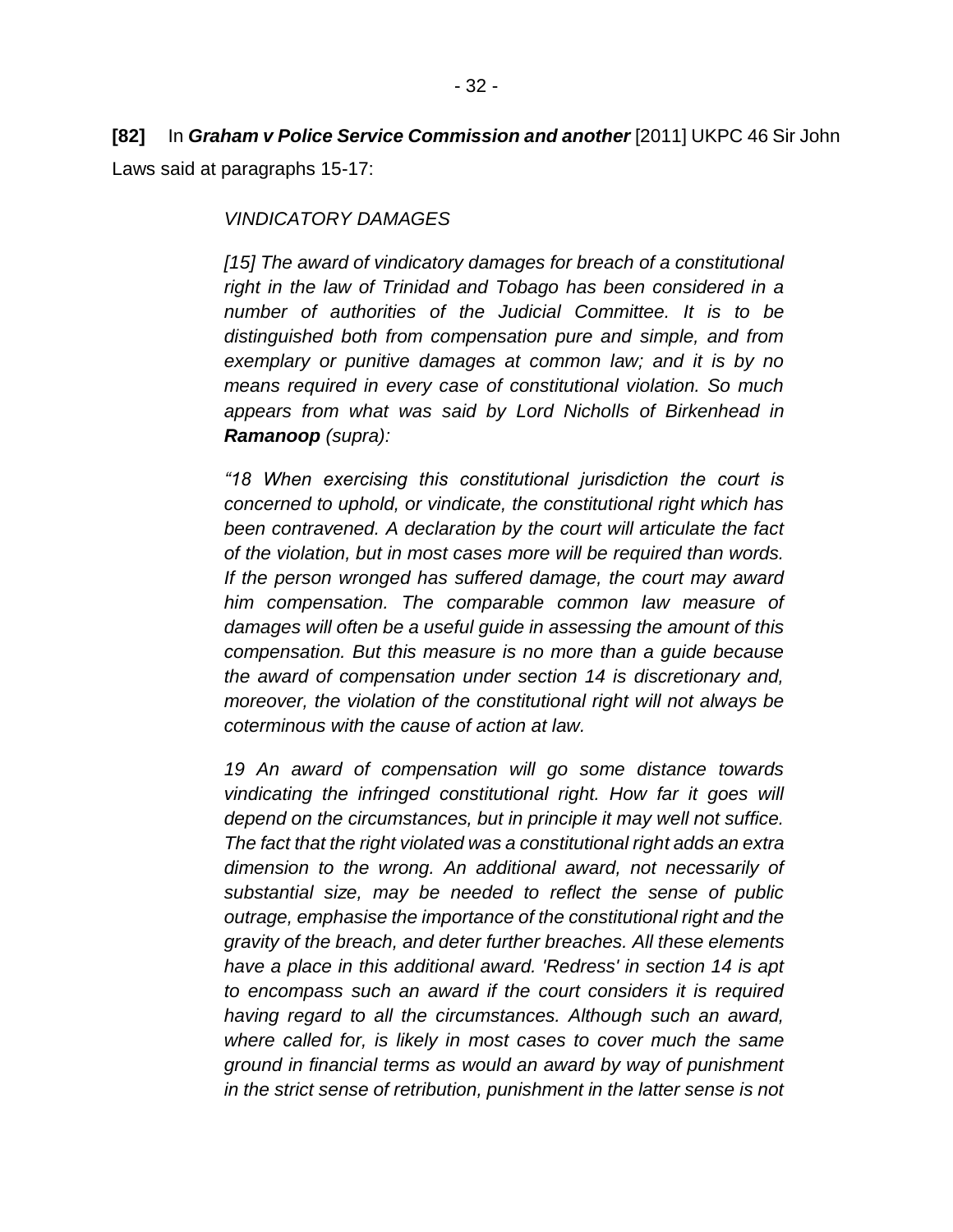*its object. Accordingly, the expressions 'punitive damages' or 'exemplary damages' are better avoided as descriptions of this type of additional award."*

[16] It is helpful also to have in mind the judgment of the Board delivered by Lord Scott of Foscote in *Merson* in which, citing *Ramanoop* the learned judge stated:

> *These principles apply, in their Lordships' opinion, to claims for constitutional redress under the comparable provisions of the Bahamian constitution. If the case is one for an award of damages by way of constitutional redress – and their Lordships would repeat that 'constitutional relief should not be sought unless the circumstances of which complaint is made include some feature which makes it appropriate to take that course' (para 25 in Ramanoop) – the nature of the damages awarded may be compensatory but should always be vindicatory and, accordingly, the damages may, in an appropriate case, exceed a purely compensatory amount. The purpose of a vindicatory award is not a punitive purpose. It is not to teach the executive not to misbehave. The purpose is to vindicate the right of the Complainant, whether a citizen or a visitor, to carry on his or her life in the Bahamas free from unjustified executive interference, mistreatment or oppression. The sum appropriate to be awarded to achieve this purpose will depend upon the nature of the particular infringement and the circumstances relating to that infringement. It will be a sum at the discretion of the trial judge. In some cases a suitable declaration may suffice to vindicate the right; in other cases an award of damages, including substantial damages, may seem to be necessary."*

**[83]** Applying the learning to the present case, their Lordships are satisfied that no additional award of vindicatory damages was called for. The constitutional breach found by Deyalsingh J was in the nature of a want of procedural fairness – a failure to accord a right to be heard. There was no question of bad faith or deliberate wrongdoing. By contrast, as Mendonça JA observed (para 95), the judge's finding suggested no more than an administrative error. The PSC, moreover, twice backdated the Appellant's seniority, though not to the extent for which he contended. On March 16, 2004 they indicated that consideration would be given to his "relative seniority when next promotions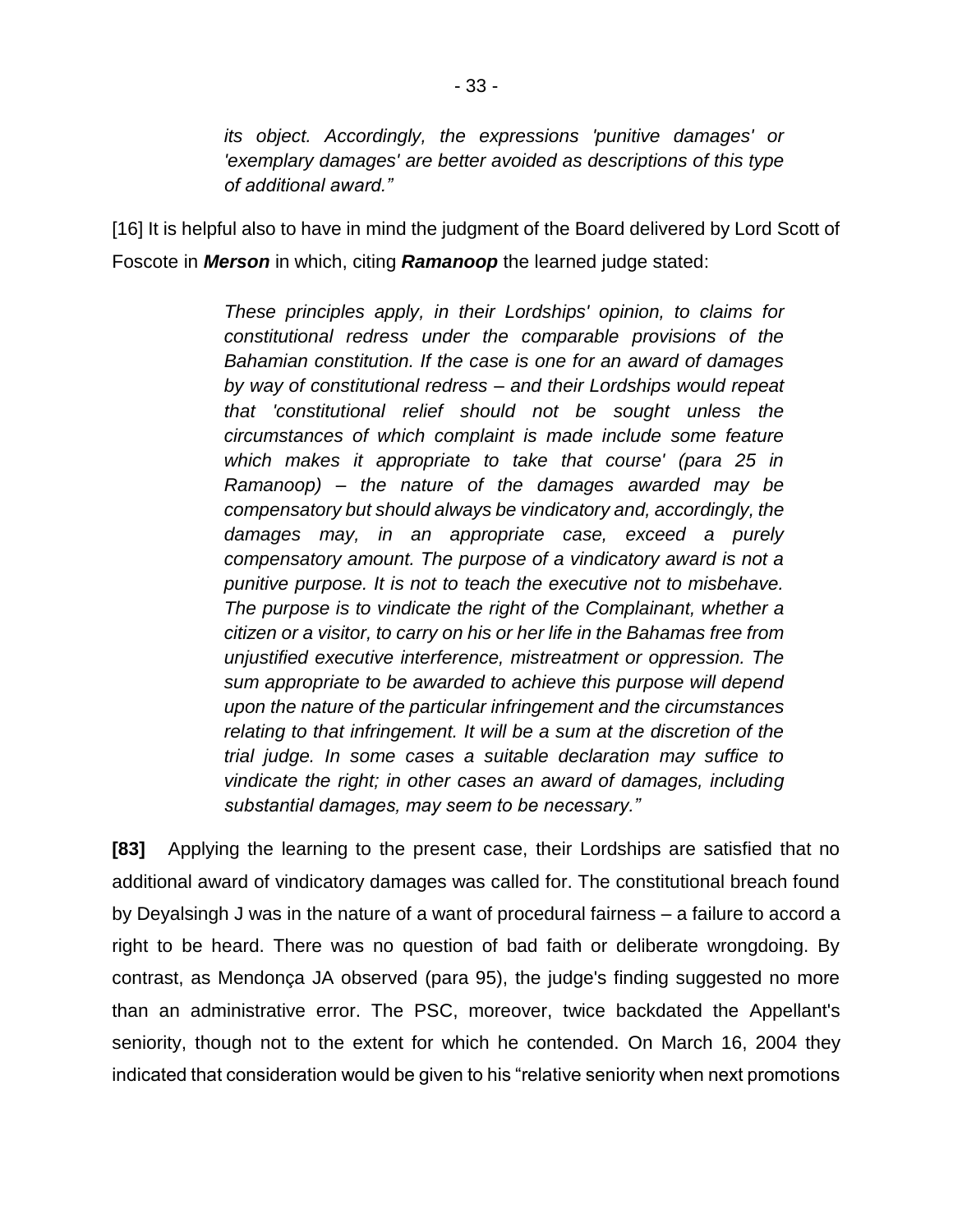to the office of Assistant Commissioner of Police are being made". In all these circumstances, the Board found no error of principle in the response of the Court of Appeal to the claim for an additional award, and rejected the Appellant's submission to the contrary.

**[84]** Mr. Morrison has not demonstrated that the Government did otherwise than their best once they realised that he was extradited without consideration for his intention to appeal, though he admitted that they tried. They were powerless to retrieve him from the US justice system due to the judicial determination that the US Courts were vested with the requisite jurisdiction.

**[85]** The Claimant was tried and convicted for crimes not included in the extradition order, in apparent breach of the doctrine of specialty. Any breach of the speciality doctrine was not in my view something was not occasioned by any negligence of the Jamaican authorities. Treaty obligations are executed in good faith and it was far too remote for the Jamaican authorities to anticipate that to give effect to an extradition request could lead to a breach in the doctrine of specialty. A delay in his extradition, pending his intended pursuit of an ill-fated appeal, would not have prevented him being prosecuted for different charges .

**[86]** The Court cannot accept allegations of conspiracies without evidence. Given the lack of evidence of wilful wrongdoing on the part of the Jamaican government and given the fact of the administrative error, no award will be made under the head of vindicatory damages. Though awarded in *Singh*, as was seen in *Graham* it is generally accepted that the aim of vindicatory damages is to express outrage and not to punish the Defendants in constitutional compensation cases and is not appropriate to the facts of this case.

#### Aggravated damages

**[87]** According to Halsbury's Laws of England (Volume 32 (2019)) paragraph 686:

*686. Aggravated damages*